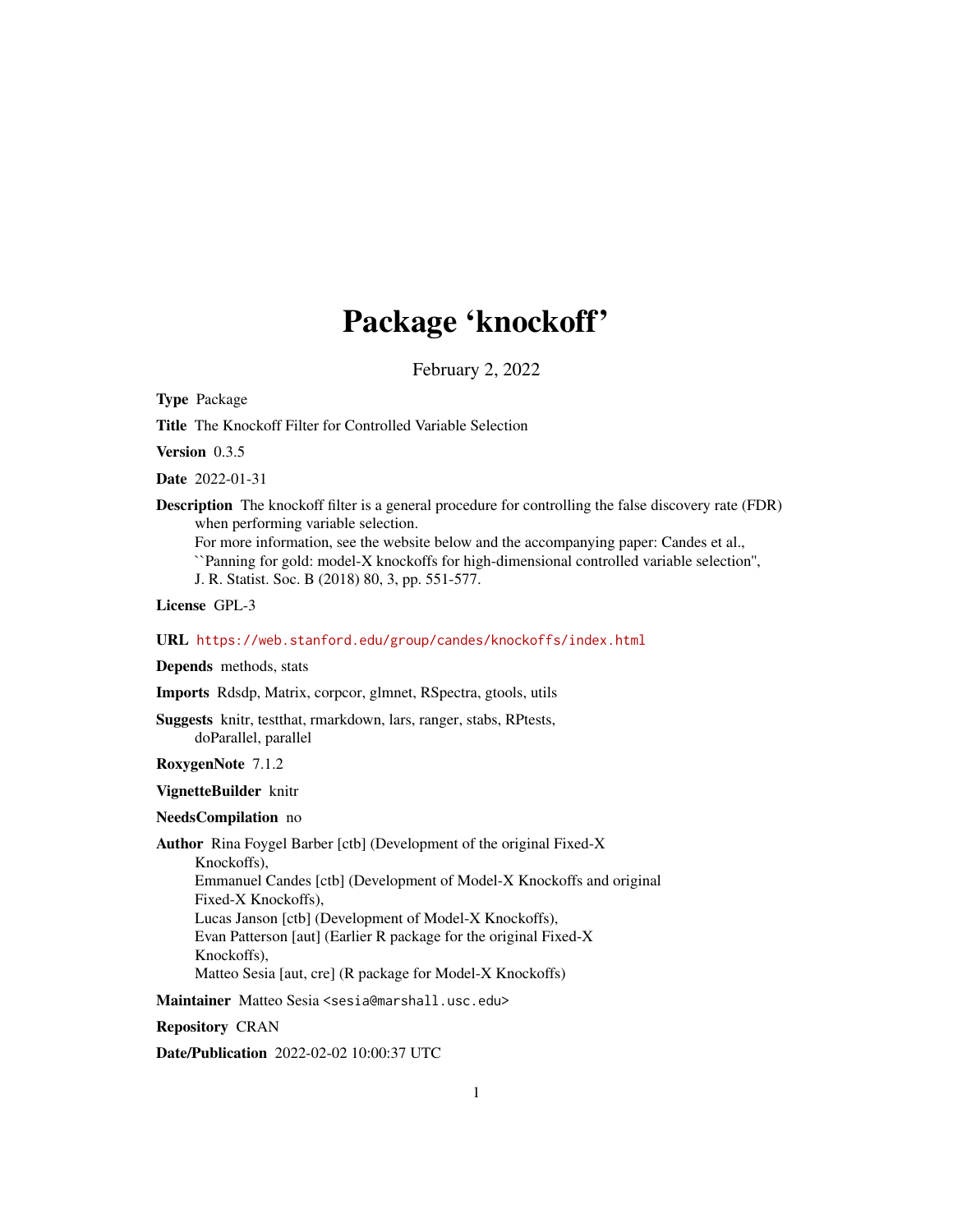## <span id="page-1-0"></span>R topics documented:

| Index | 32 |
|-------|----|

<span id="page-1-1"></span>create.fixed *Fixed-X knockoffs*

### Description

Creates fixed-X knockoff variables.

### Usage

```
create.fixed(
 X,
 method = c("sdp", "equi"),
 sigma = NULL,
 y = NULL,randomize = F
)
```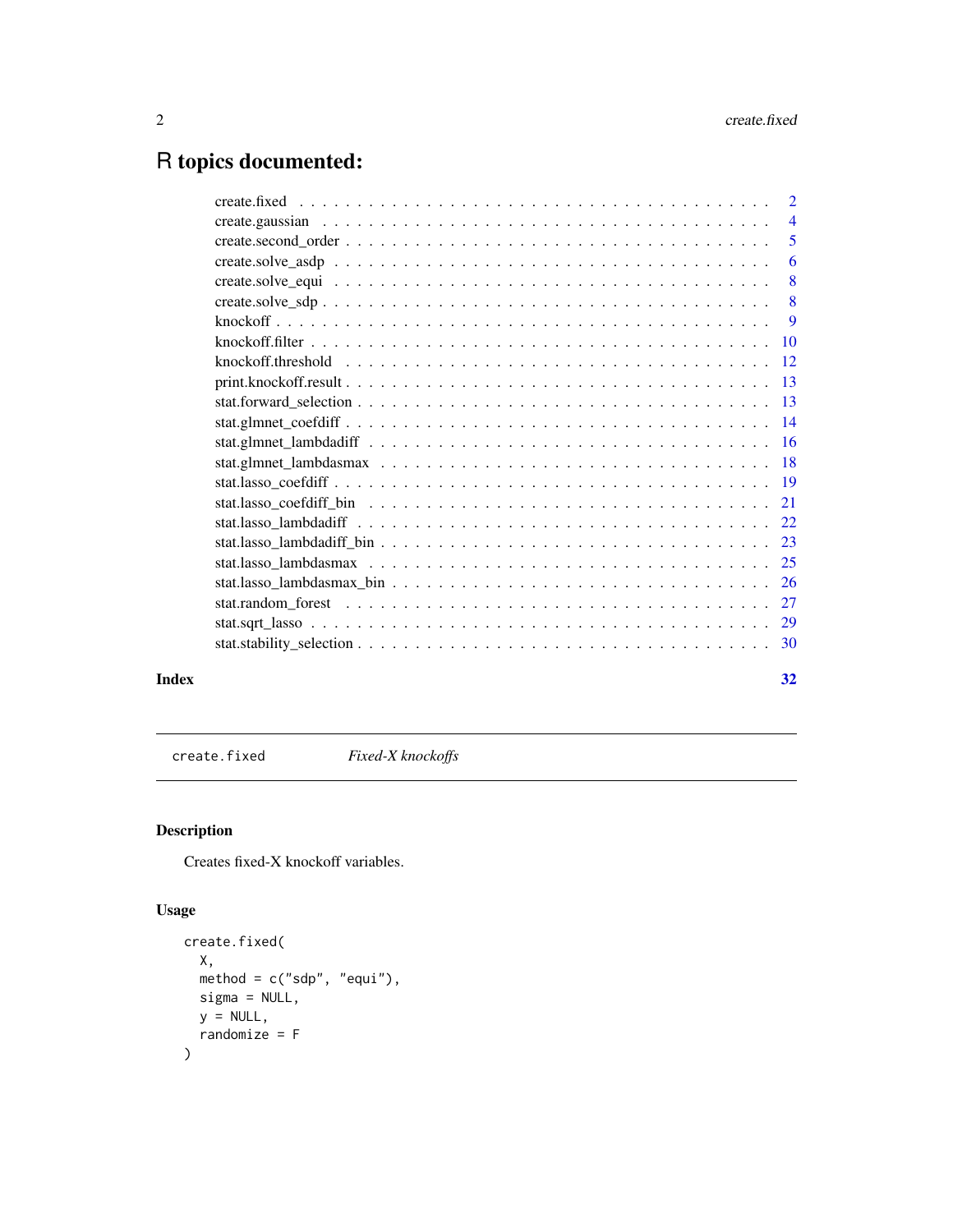#### <span id="page-2-0"></span> $\alpha$ create.fixed  $\beta$

#### **Arguments**

| X            | normalized n-by-p matrix of original variables.( $n \geq p$ ).                                                                                                                           |
|--------------|------------------------------------------------------------------------------------------------------------------------------------------------------------------------------------------|
| method       | either "equi" or "sdp" (default: "sdp"). This determines the method that will be<br>used to minimize the correlation between the original variables and the knock-<br>offs.              |
| sigma        | the noise level, used to augment the data with extra rows if necessary (default:<br>NULL).                                                                                               |
| <sub>V</sub> | vector of length n, containing the observed responses. This is needed to estimate<br>the noise level if the parameter sigma is not provided, in case $p \leq n < 2p$<br>(default: NULL). |
| randomize    | whether the knockoffs are constructed deterministically or randomized (default:<br>F).                                                                                                   |

#### Details

Fixed-X knockoffs assume a homoscedastic linear regression model for  $Y|X$ . Moreover, they only guarantee FDR control when used in combination with statistics satisfying the "sufficiency" property. In particular, the default statistics based on the cross-validated lasso does not satisfy this property and should not be used with fixed-X knockoffs.

#### Value

An object of class "knockoff.variables". This is a list containing at least the following components:

|    | n-by-p matrix of original variables (possibly augmented or transformed). |
|----|--------------------------------------------------------------------------|
| Xk | n-by-p matrix of knockoff variables.                                     |
|    | vector of observed responses (possibly augmented).                       |

#### References

Barber and Candes, Controlling the false discovery rate via knockoffs. Ann. Statist. 43 (2015), no. 5, 2055–2085. doi: [10.1214/15AOS1337](https://doi.org/10.1214/15-AOS1337)

#### See Also

Other create: [create.gaussian\(](#page-3-1)), [create.second\\_order\(](#page-4-1))

#### Examples

```
set.seed(2022)
p=100; n=200; k=15
X = matrix(rnorm(n*p), n)nonzero = sample(p, k)beta = 5.5 \times (1:p %in% = 0.00000)y = X %*% beta + rnorm(n)
# Basic usage with default arguments
```
result = knockoff.filter(X, y, knockoffs=create.fixed)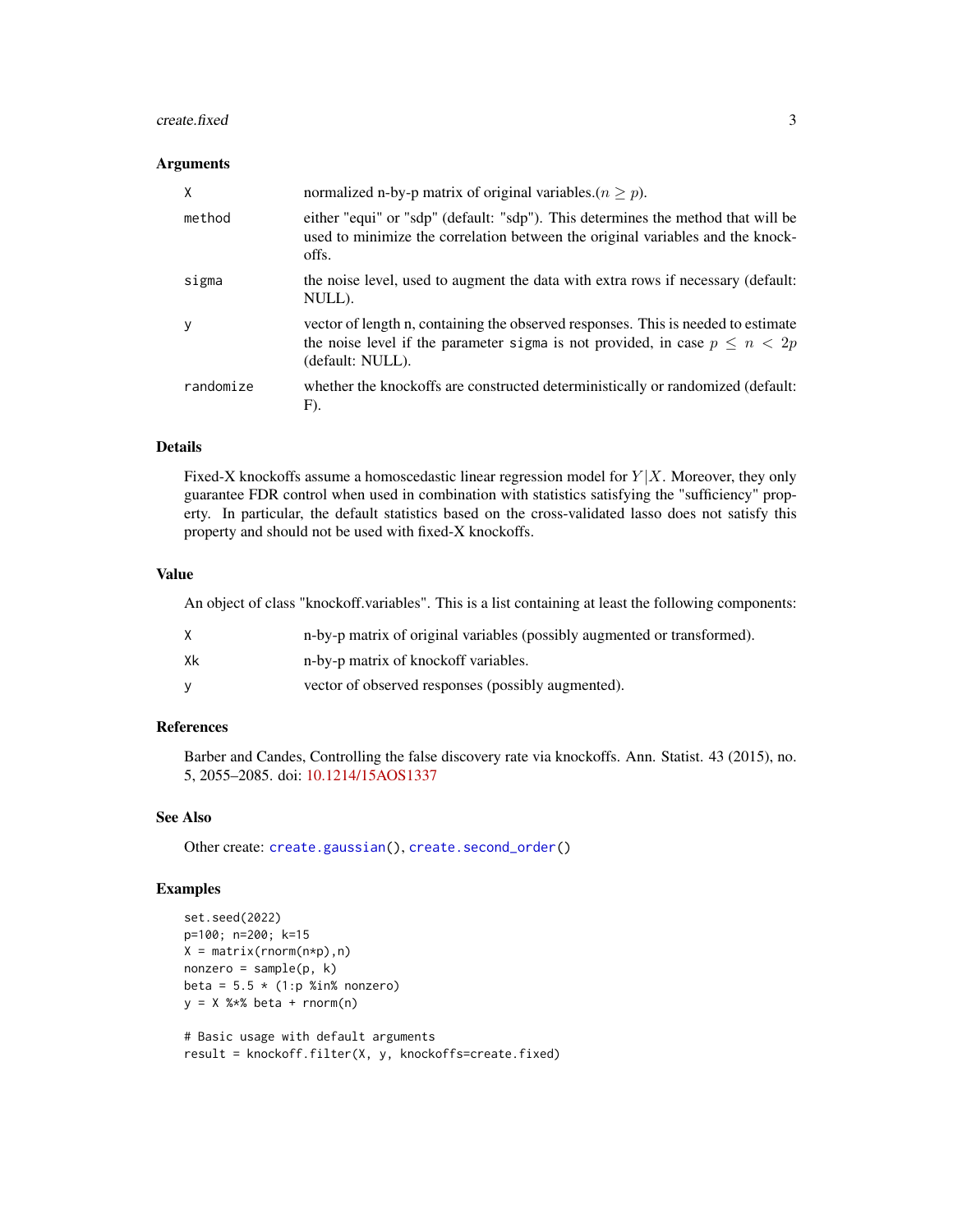print(result\$selected)

```
# Advanced usage with custom arguments
knockoffs = function(X) create.fixed(X, method='equi')
result = knockoff.filter(X, y, knockoffs=knockoffs)
print(result$selected)
```
<span id="page-3-1"></span>create.gaussian *Model-X Gaussian knockoffs*

#### Description

Samples multivariate Gaussian model-X knockoff variables.

#### Usage

```
create.gaussian(X, mu, Sigma, method = c("asdp", "sdp", "equi"), diag_s = NULL)
```
#### Arguments

| $\times$ | n-by-p matrix of original variables.                                                                                                                                               |
|----------|------------------------------------------------------------------------------------------------------------------------------------------------------------------------------------|
| mu       | vector of length p, indicating the mean parameter of the Gaussian model for $X$ .                                                                                                  |
| Sigma    | p-by-p covariance matrix for the Gaussian model of $X$ .                                                                                                                           |
| method   | either "equi", "sdp" or "asdp" (default: "asdp"). This determines the method that<br>will be used to minimize the correlation between the original variables and the<br>knockoffs. |
| $diag_s$ | vector of length p, containing the pre-computed covariances between the origi-<br>nal variables and the knockoffs. This will be computed according to method, if<br>not supplied.  |

#### Value

A n-by-p matrix of knockoff variables.

#### References

Candes et al., Panning for Gold: Model-free Knockoffs for High-dimensional Controlled Variable Selection, arXiv:1610.02351 (2016). <https://web.stanford.edu/group/candes/knockoffs/index.html>

#### See Also

Other create: [create.fixed\(](#page-1-1)), [create.second\\_order\(](#page-4-1))

<span id="page-3-0"></span>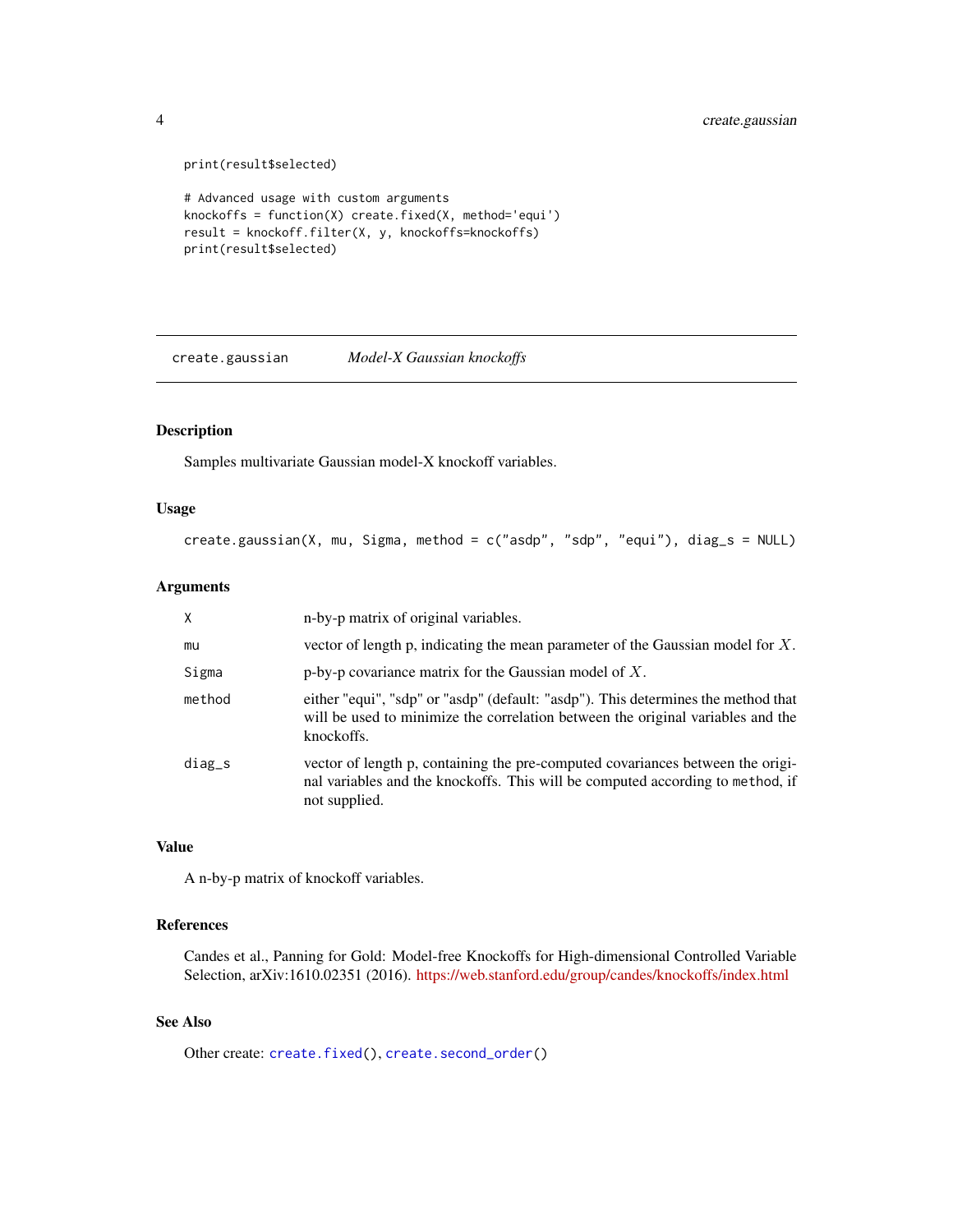#### <span id="page-4-0"></span>create.second\_order 5

#### Examples

```
set.seed(2022)
p=200; n=100; k=15
rho = 0.4mu = rep(0,p); Sigma = toeplitz(rho^(0:(p-1)))
X = matrix(rnorm(n*p),n) %*% chol(Sigma)
nonzero = sample(p, k)beta = 3.5 * (1:p %in% nonzero)y = X %*% beta + rnorm(n)# Basic usage with default arguments
knockoffs = function(X) create.gaussian(X, mu, Sigma)
result = knockoff.filter(X, y, knockoffs=knockoffs)
print(result$selected)
# Advanced usage with custom arguments
knockoffs = function(X) create.gaussian(X, mu, Sigma, method='equi')
result = knockoff.filter(X, y, knockoffs=knockoffs)
print(result$selected)
```
<span id="page-4-1"></span>create.second\_order *Second-order Gaussian knockoffs*

#### **Description**

This function samples second-order multivariate Gaussian knockoff variables. First, a multivariate Gaussian distribution is fitted to the observations of X. Then, Gaussian knockoffs are generated according to the estimated model.

#### Usage

```
create.second_order(X, method = c("asdp", "equi", "sdp"), shrink = F)
```
#### Arguments

| X      | n-by-p matrix of original variables.                                                                                                                                               |
|--------|------------------------------------------------------------------------------------------------------------------------------------------------------------------------------------|
| method | either "equi", "sdp" or "asdp" (default: "asdp"). This determines the method that<br>will be used to minimize the correlation between the original variables and the<br>knockoffs. |
| shrink | whether to shrink the estimated covariance matrix (default: F).                                                                                                                    |

#### Details

If the argument shrink is set to T, a James-Stein-type shrinkage estimator for the covariance matrix is used instead of the traditional maximum-likelihood estimate. This option requires the package corpcor. See [cov.shrink](#page-0-0) for more details.

Even if the argument shrink is set to F, in the case that the estimated covariance matrix is not positive-definite, this function will apply some shrinkage.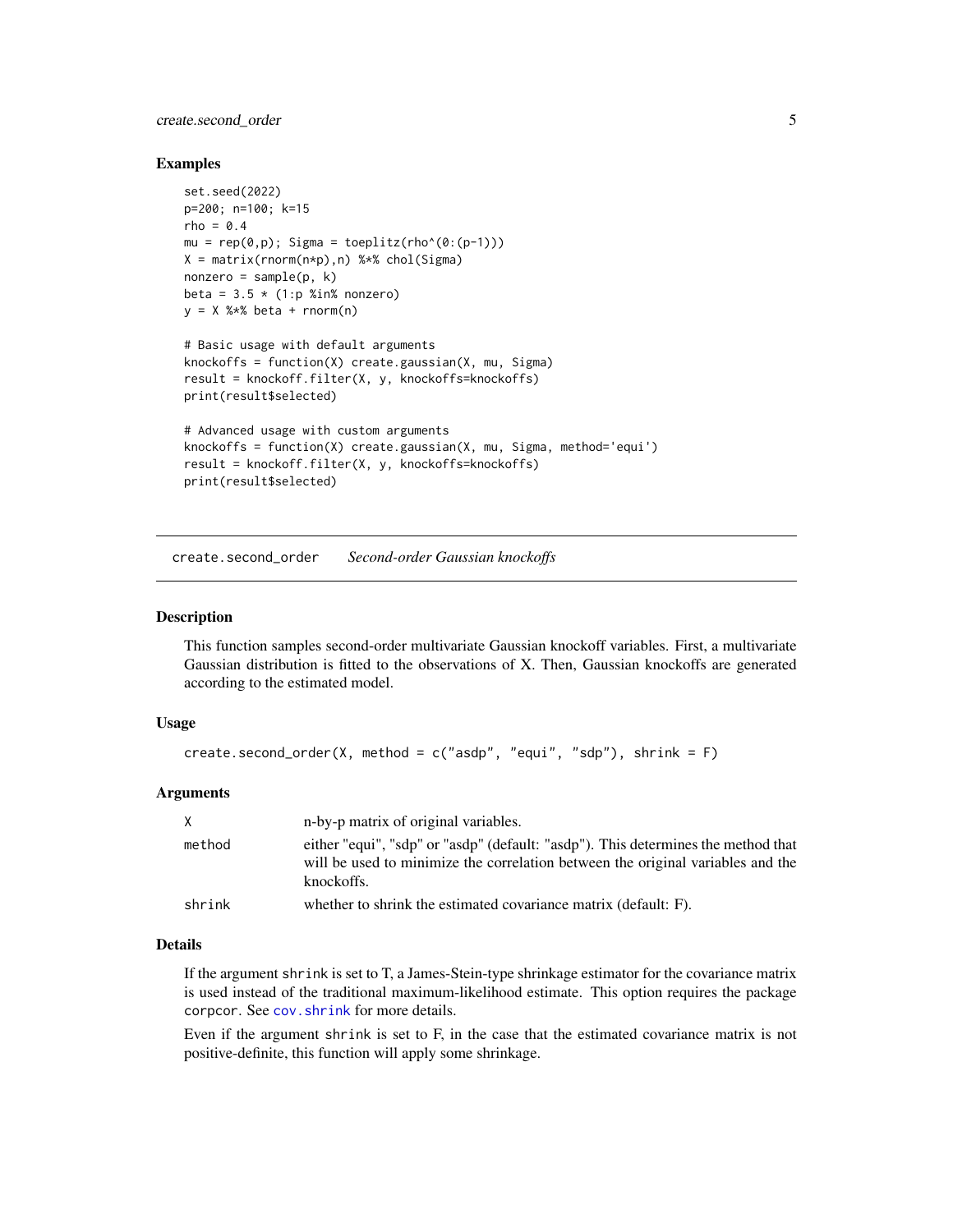#### <span id="page-5-0"></span>Value

A n-by-p matrix of knockoff variables.

#### References

Candes et al., Panning for Gold: Model-free Knockoffs for High-dimensional Controlled Variable Selection, arXiv:1610.02351 (2016). <https://web.stanford.edu/group/candes/knockoffs/index.html>

#### See Also

Other create: [create.fixed\(](#page-1-1)), [create.gaussian\(](#page-3-1))

#### Examples

```
set.seed(2022)
p=200; n=100; k=15
rho = 0.4Sigma = toeplitz(rho^{\(0: (p-1))})X = matrix(rnorm(n*p),n) %*% chol(Sigma)
nonzero = sample(p, k)beta = 3.5 * (1:p %in% nonzero)y = X %*% beta + rnorm(n)# Basic usage with default arguments
```

```
result = knockoff.filter(X, y, knockoffs=create.second_order)
print(result$selected)
```

```
# Advanced usage with custom arguments
knockoffs = function(X) create.second_order(X, method='equi')
result = knockoff.filter(X, y, knockoffs=knockoffs)
print(result$selected)
```
<span id="page-5-1"></span>create.solve\_asdp *Relaxed optimization for fixed-X and Gaussian knockoffs*

#### Description

This function solves the optimization problem needed to create fixed-X and Gaussian SDP knockoffs on a block-diagonal approximation of the covariance matrix. This will be less powerful than [create.solve\\_sdp](#page-7-1), but more computationally efficient.

#### Usage

```
create.solve_asdp(
  Sigma,
  max.size = 500,
  gaptol = 1e-06,
```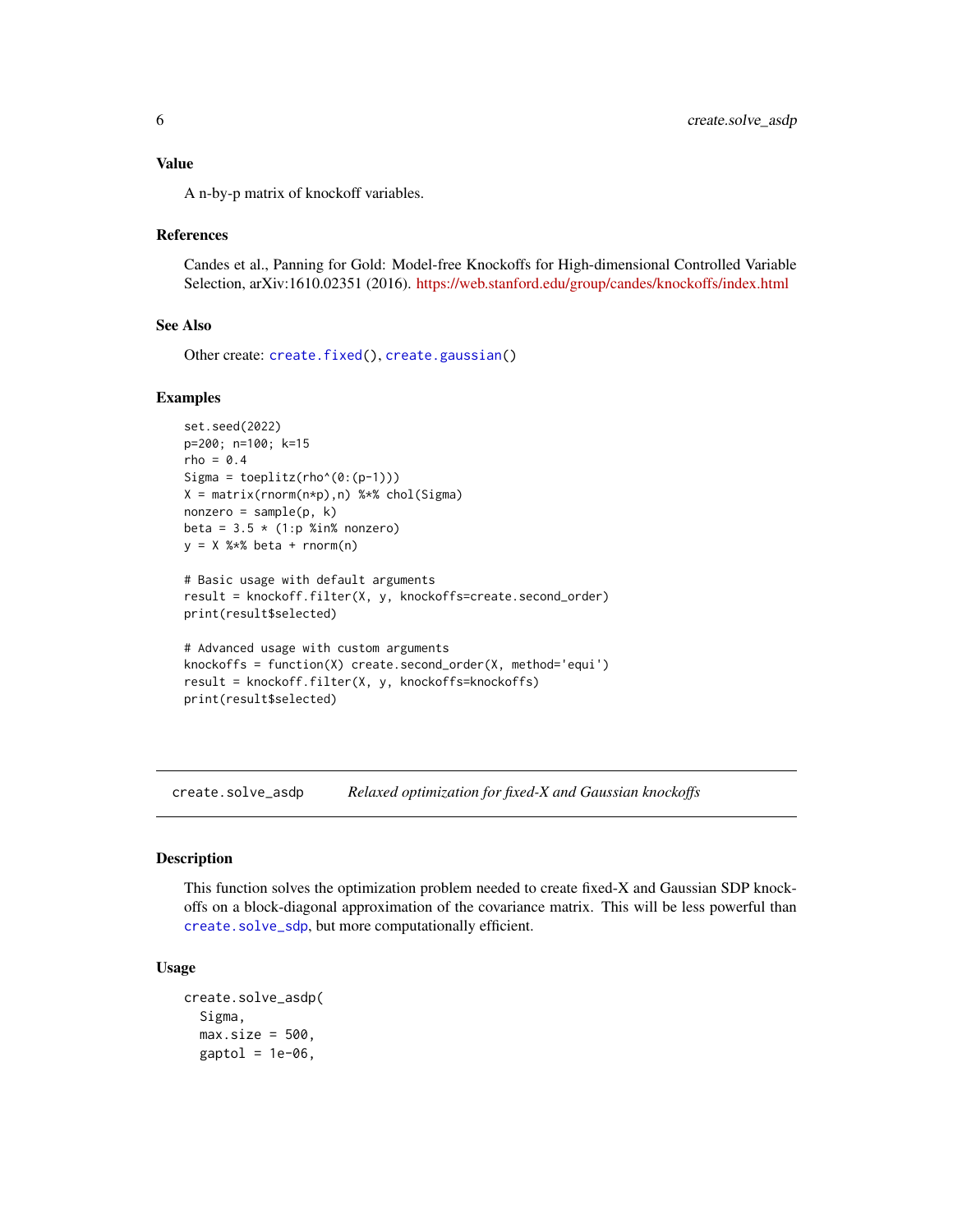```
maxit = 1000,
  verbose = FALSE
\lambda
```
#### Arguments

| Sigma    | positive-definite p-by-p covariance matrix.                                                            |
|----------|--------------------------------------------------------------------------------------------------------|
| max.size | size of the largest block in the block-diagonal approximation of Sigma (default:<br>500). See Details. |
| gaptol   | tolerance for duality gap as a fraction of the value of the objective functions<br>$(default: 1e-6).$  |
| maxit    | the maximum number of iterations for the solver (default: 1000).                                       |
| verbose  | whether to display progress (default: FALSE).                                                          |

#### Details

Solves the following two-step semidefinite program:

(step 1)

maximize sum(s) subject to :  $0 \le s \le 1$ ,  $2\Sigma_{\text{approx}} - \text{diag}(s) \ge 0$ 

(step 2)

```
maximize \gamma subject to : diag(\gamma s) \leq 2\Sigma
```
Each smaller SDP is solved using the interior-point method implemented in [dsdp](#page-0-0).

The parameter max.size controls the size of the largest semidefinite program that needs to be solved. A larger value of max.size will increase the computation cost, while yielding a solution closer to that of the original semidefinite program.

If the matrix Sigma supplied by the user is a non-scaled covariance matrix (i.e. its diagonal entries are not all equal to 1), then the appropriate scaling is applied before solving the SDP defined above. The result is then scaled back before being returned, as to match the original scaling of the covariance matrix supplied by the user.

#### Value

The solution s to the semidefinite program defined above.

#### See Also

Other optimization: [create.solve\\_equi\(](#page-7-2)), [create.solve\\_sdp\(](#page-7-1))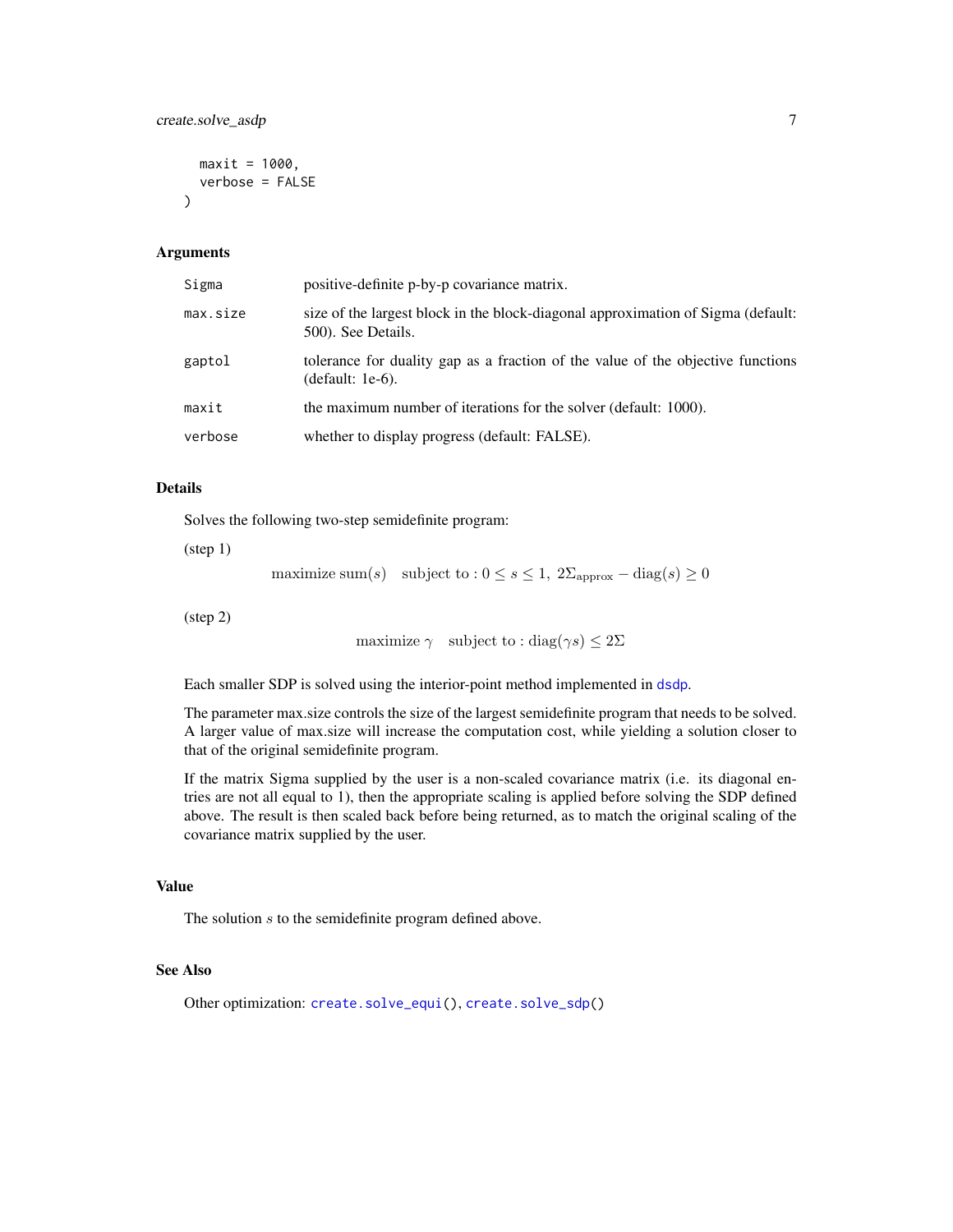<span id="page-7-2"></span><span id="page-7-0"></span>

#### Description

This function solves a very simple optimization problem needed to create fixed-X and Gaussian SDP knockoffs on the full the covariance matrix. This may be significantly less powerful than [create.solve\\_sdp](#page-7-1).

#### Usage

```
create.solve_equi(Sigma)
```
#### Arguments

Sigma positive-definite p-by-p covariance matrix.

#### Details

Computes the closed-form solution to the semidefinite programming problem:

maximize s subject to :  $0 \le s \le 1$ ,  $2\Sigma - sI \ge 0$ 

used to generate equi-correlated knockoffs.

The closed form-solution to this problem is  $s = 2\lambda_{\min}(\Sigma) \wedge 1$ .

#### Value

The solution s to the optimization problem defined above.

#### See Also

Other optimization: [create.solve\\_asdp\(](#page-5-1)), [create.solve\\_sdp\(](#page-7-1))

<span id="page-7-1"></span>create.solve\_sdp *Optimization for fixed-X and Gaussian knockoffs*

#### Description

This function solves the optimization problem needed to create fixed-X and Gaussian SDP knockoffs on the full covariance matrix. This will be more powerful than [create.solve\\_asdp](#page-5-1), but more computationally expensive.

#### Usage

```
create.solve_sdp(Sigma, gaptol = 1e-06, maxit = 1000, verbose = FALSE)
```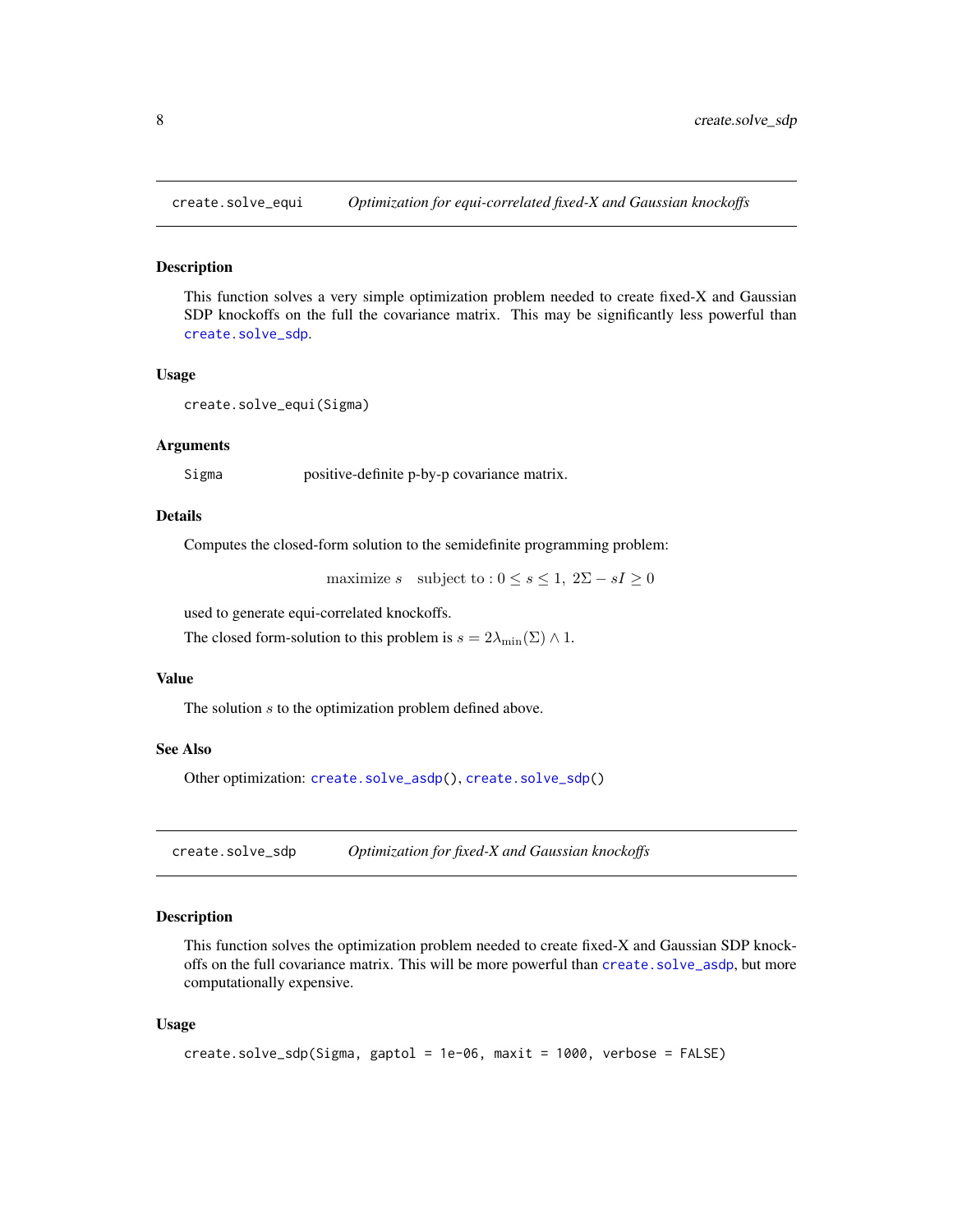#### <span id="page-8-0"></span>knockoff 9

#### Arguments

| Sigma   | positive-definite p-by-p covariance matrix.                                                            |
|---------|--------------------------------------------------------------------------------------------------------|
| gaptol  | tolerance for duality gap as a fraction of the value of the objective functions<br>(default: $1e-6$ ). |
| maxit   | maximum number of iterations for the solver (default: 1000).                                           |
| verbose | whether to display progress (default: FALSE).                                                          |

#### Details

Solves the semidefinite programming problem:

maximize sum(s) subject to $0 \leq s \leq 1$ ,  $2\Sigma - \text{diag}(s) \geq 0$ 

This problem is solved using the interior-point method implemented in [dsdp](#page-0-0).

If the matrix Sigma supplied by the user is a non-scaled covariance matrix (i.e. its diagonal entries are not all equal to 1), then the appropriate scaling is applied before solving the SDP defined above. The result is then scaled back before being returned, as to match the original scaling of the covariance matrix supplied by the user.

#### Value

The solution s to the semidefinite programming problem defined above.

#### See Also

Other optimization: [create.solve\\_asdp\(](#page-5-1)), [create.solve\\_equi\(](#page-7-2))

knockoff *knockoff: A package for controlled variable selection*

#### **Description**

This package implements the Knockoff Filter, which is a powerful and versatile tool for controlled variable selection.

#### Outline

The procedure is based on the contruction of artificial 'knockoff copies' of the variables present in the given statistical model. Then, it selects those variables that are clearly better than their corresponding knockoffs, based on some measure of variable importance. A wide range of statistics and machine learning tools can be exploited to estimate the importance of each variable, while guaranteeing finite-sample control of the false discovery rate (FDR).

The Knockoff Filter controls the FDR in either of two statistical scenarios: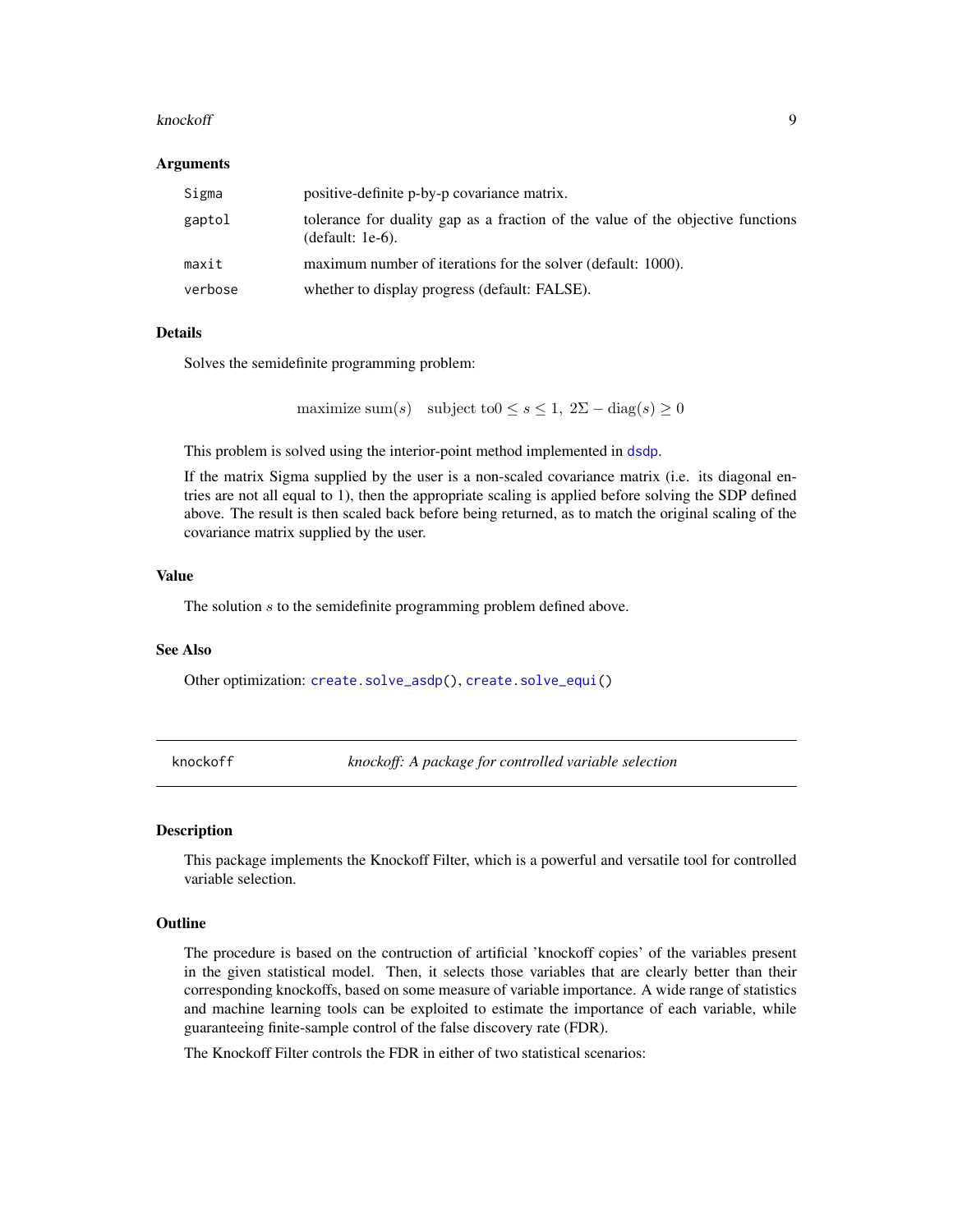- <span id="page-9-0"></span>• The "model-X" scenario: the response Y can depend on the variables  $X = (X_1, \ldots, X_p)$  in an arbitrary and unknown fashion, but the distribution of  $X$  must be known. In thise case there are no constraints on the dimensions  $n$  and  $p$  of the problem.
- The "fixed-X" scenario: the response Y depends upon  $X$  through a homoscedastic Gaussian linear model and the problem is low-dimensional ( $n \geq p$ ). In this case, no modeling assumptions on  $X$  are required.

For more information, see the website below and the accompanying paper.

<https://web.stanford.edu/group/candes/knockoffs/index.html>

knockoff.filter *The Knockoff Filter*

#### Description

This function runs the Knockoffs procedure from start to finish, selecting variables relevant for predicting the outcome of interest.

#### Usage

```
knockoff.filter(
 X,
 y,
 knockoffs = create.second_order,
  statistic = stat.glmnet_coefdiff,
  fdr = 0.1,
 offset = 1)
```
#### Arguments

| X         | n-by-p matrix or data frame of predictors.                                                                                                                                                                                                                                                                                    |
|-----------|-------------------------------------------------------------------------------------------------------------------------------------------------------------------------------------------------------------------------------------------------------------------------------------------------------------------------------|
| У         | response vector of length n.                                                                                                                                                                                                                                                                                                  |
| knockoffs | method used to construct knockoffs for the $X$ variables. It must be a function<br>taking a n-by-p matrix as input and returning a n-by-p matrix of knockoff vari-<br>ables. By default, approximate model-X Gaussian knockoffs are used.                                                                                     |
| statistic | statistics used to assess variable importance. By default, a lasso statistic with<br>cross-validation is used. See the Details section for more information.                                                                                                                                                                  |
| fdr       | target false discovery rate (default: $0.1$ ).                                                                                                                                                                                                                                                                                |
| offset    | either 0 or 1 (default: 1). This is the offset used to compute the rejection thresh-<br>old on the statistics. The value 1 yields a slightly more conservative proce-<br>dure ("knockoffs+") that controls the false discovery rate (FDR) according to<br>the usual definition, while an offset of 0 controls a modified FDR. |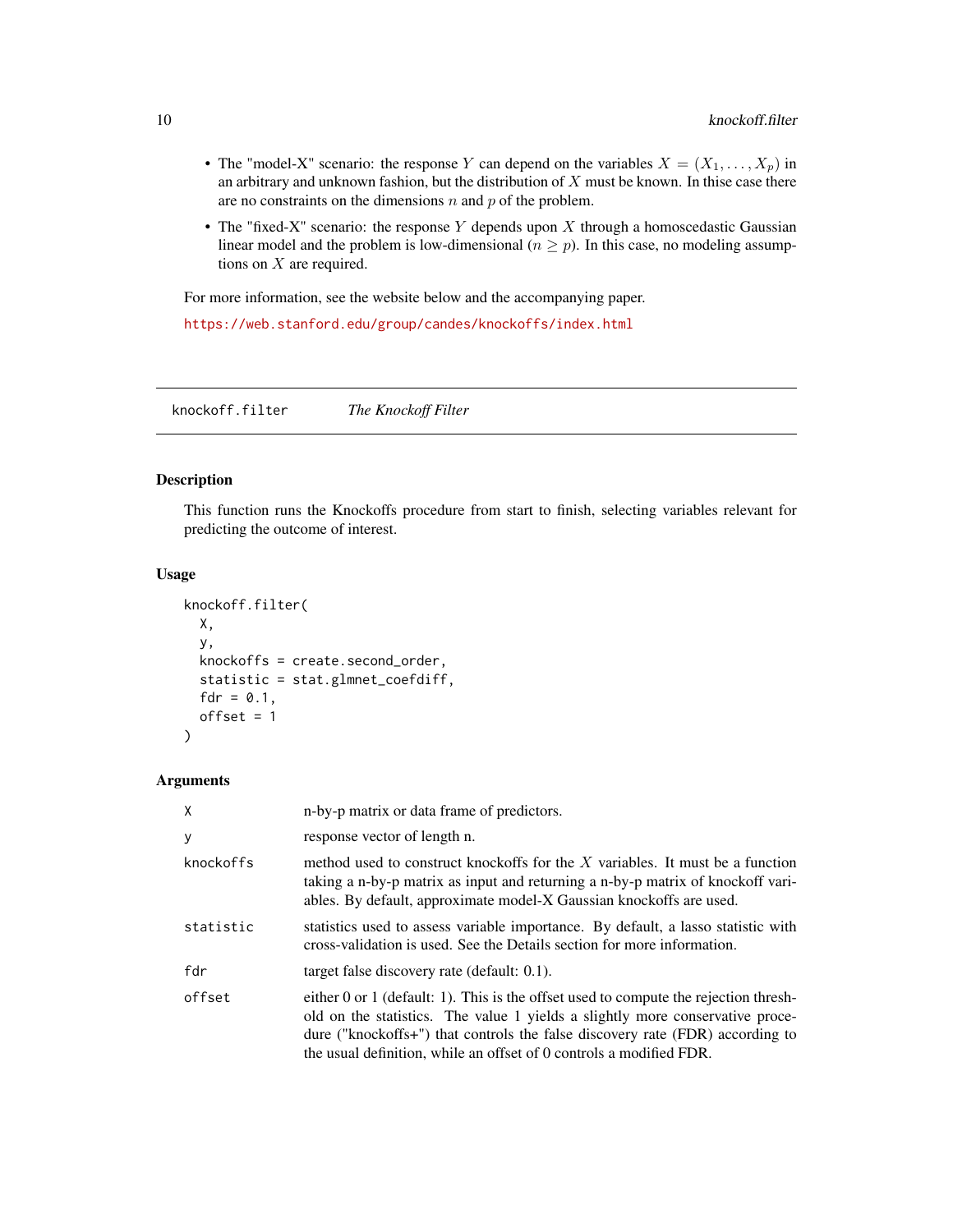#### <span id="page-10-0"></span>knockoff.filter 11

#### Details

This function creates the knockoffs, computes the importance statistics, and selects variables. It is the main entry point for the knockoff package.

The parameter knockoffs controls how knockoff variables are created. By default, the model-X scenario is assumed and a multivariate normal distribution is fitted to the original variables  $X$ . The estimated mean vector and the covariance matrix are used to generate second-order approximate Gaussian knockoffs. In general, the function knockoffs should take a n-by-p matrix of observed variables  $X$  as input and return a n-by-p matrix of knockoffs. Two default functions for creating knockoffs are provided with this package.

In the model-X scenario, under the assumption that the rows of  $X$  are distributed as a multivariate Gaussian with known parameters, then the function create.gaussian can be used to generate Gaussian knockoffs, as shown in the examples below.

In the fixed-X scenario, one can create the knockoffs using the function create.fixed. This requires  $n \geq p$  and it assumes that the response Y follows a homoscedastic linear regression model.

For more information about creating knockoffs, type ??create.

The default importance statistic is stat.glmnet coefdiff. For a complete list of the statistics provided with this package, type ??stat.

It is possible to provide custom functions for the knockoff constructions or the importance statistics. Some examples can be found in the vignette.

#### Value

An object of class "knockoff.result". This object is a list containing at least the following components:

| Χ         | matrix of original variables       |
|-----------|------------------------------------|
| Xk        | matrix of knockoff variables       |
| statistic | computed test statistics           |
| threshold | computed selection threshold       |
| selected  | named vector of selected variables |

#### References

Candes et al., Panning for Gold: Model-free Knockoffs for High-dimensional Controlled Variable Selection, arXiv:1610.02351 (2016). <https://web.stanford.edu/group/candes/knockoffs/index.html>

Barber and Candes, Controlling the false discovery rate via knockoffs. Ann. Statist. 43 (2015), no. 5, 2055–2085. doi: [10.1214/15AOS1337](https://doi.org/10.1214/15-AOS1337)

#### Examples

```
set.seed(2022)
p=200; n=100; k=15
mu = rep(0,p); Sigma = diag(p)
X = matrix(rnorm(n*p),n)nonzero = sample(p, k)beta = 3.5 * (1:p %in% nonzero)
```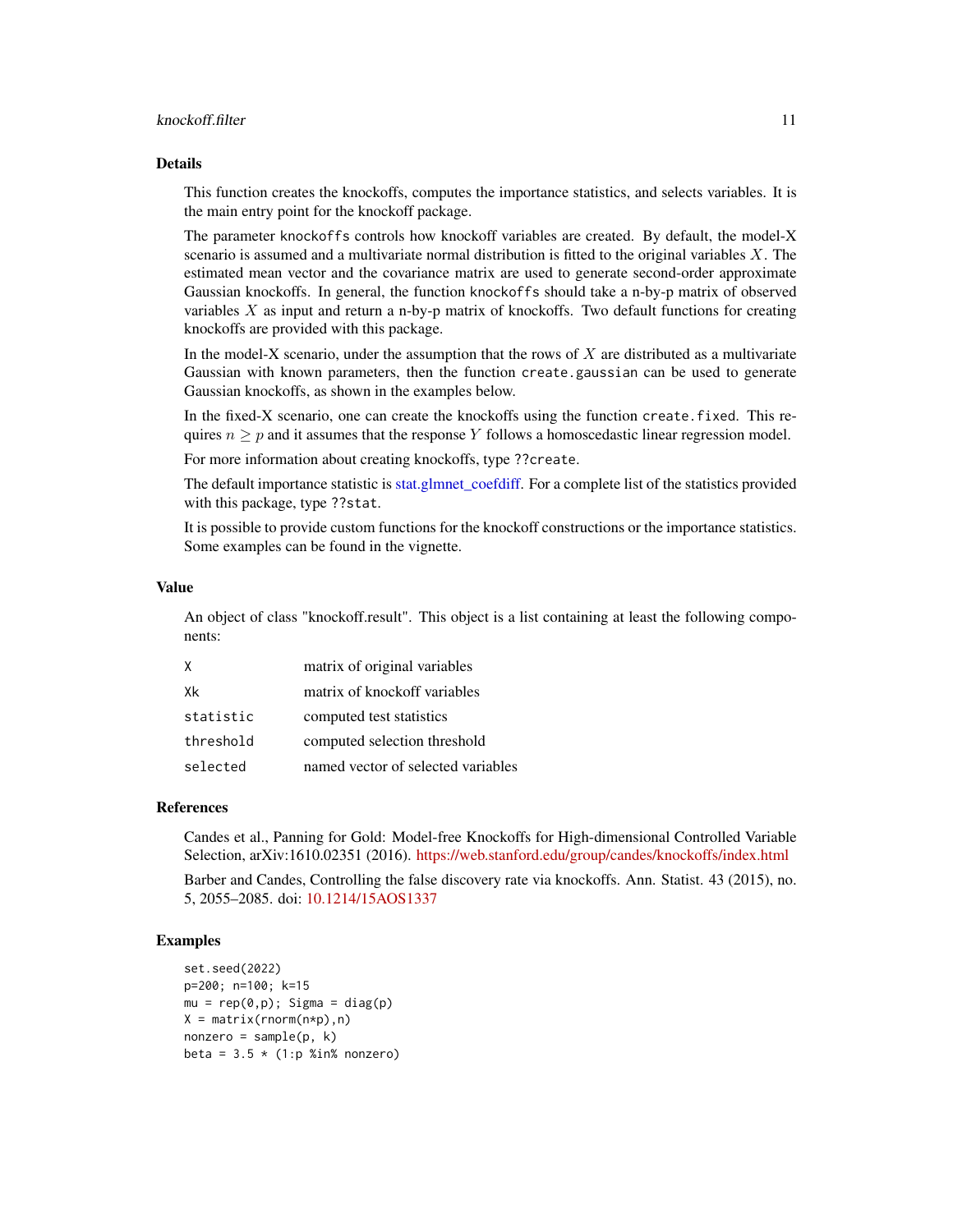```
y = X %*% beta + rnorm(n)
# Basic usage with default arguments
result = knockoutff.fiter(X, y)print(result$selected)
# Advanced usage with custom arguments
knockoffs = function(X) create.gaussian(X, mu, Sigma)
k_stat = function(X, Xk, y) stat.glmnet_coefdiff(X, Xk, y, nfolds=5)
result = knockoff.filter(X, y, knockoffs=knockoffs, statistic=k_stat)
print(result$selected)
```
knockoff.threshold *Threshold for the knockoff filter*

#### Description

Computes the threshold for the knockoff filter.

#### Usage

```
knockoff.threshold(W, fdr = 0.1, offset = 1)
```
#### Arguments

| W      | the test statistics                                                                                                                                                                                                                                                                              |
|--------|--------------------------------------------------------------------------------------------------------------------------------------------------------------------------------------------------------------------------------------------------------------------------------------------------|
| fdr    | target false discovery rate (default: $0.1$ )                                                                                                                                                                                                                                                    |
| offset | either $0$ or $1$ (default: 1). The offset used to compute the rejection threshold on<br>the statistics. The value 1 yields a slightly more conservative procedure ("knock-<br>offs+") that controls the FDR according to the usual definition, while an offset<br>of 0 controls a modified FDR. |

#### Value

The threshold for variable selection.

<span id="page-11-0"></span>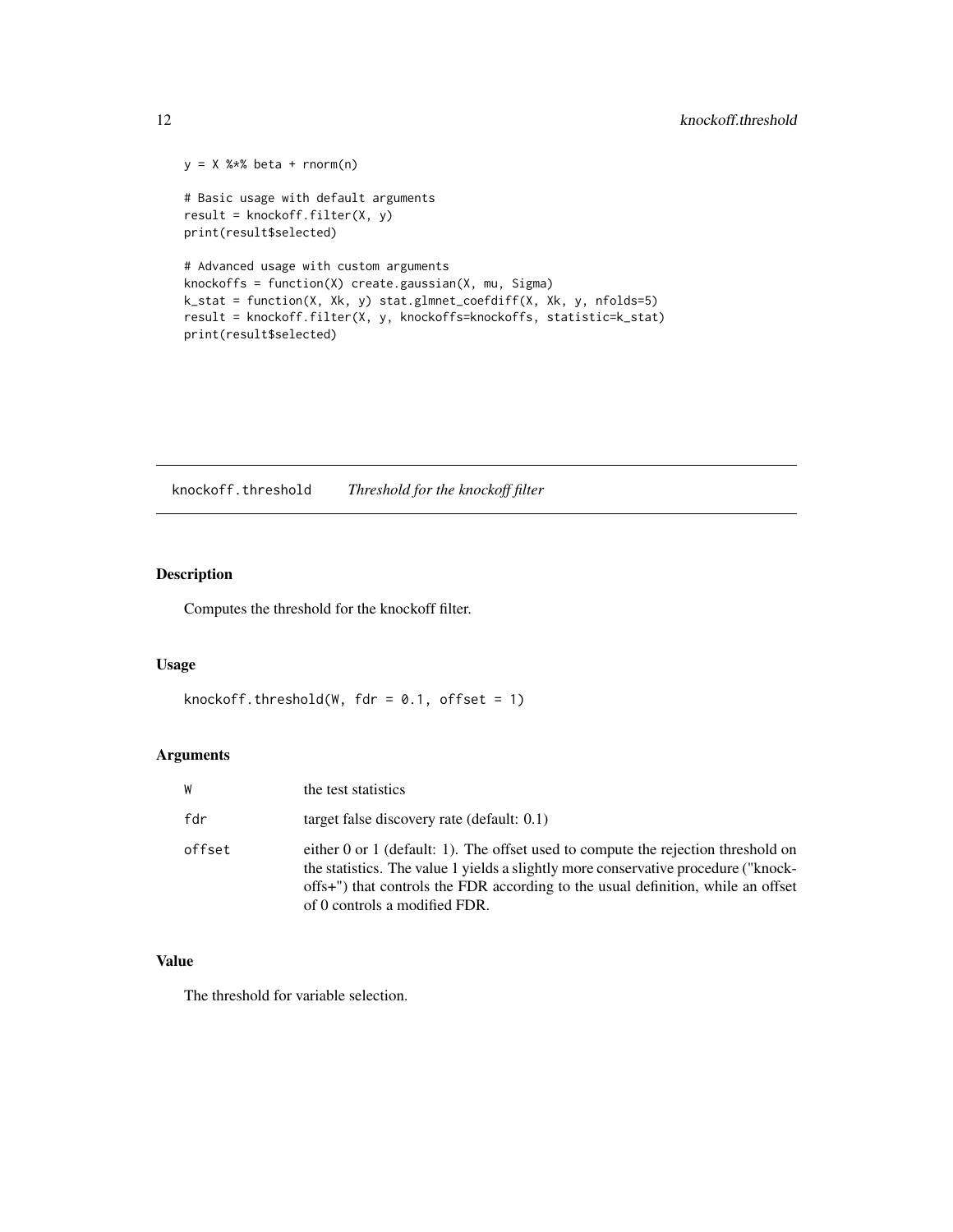<span id="page-12-0"></span>print.knockoff.result *Print results for the knockoff filter*

#### Description

Prints the list of variables selected by the knockoff filter and the corresponding function call.

#### Usage

```
## S3 method for class 'knockoff.result'
print(x, \ldots)
```
#### Arguments

| $\boldsymbol{\mathsf{x}}$ | the output of a call to knockoff.filter |
|---------------------------|-----------------------------------------|
| $\cdots$                  | unused                                  |

<span id="page-12-1"></span>stat.forward\_selection

*Importance statistics based on forward selection*

#### Description

Computes the statistic

 $W_j = \max(Z_j, Z_{j+p}) \cdot \text{sgn}(Z_j - Z_{j+p}),$ 

where  $Z_1, \ldots, Z_{2p}$  give the reverse order in which the 2p variables (the originals and the knockoffs) enter the forward selection model. See the Details for information about forward selection.

#### Usage

```
stat.forward_selection(X, X_k, y, omp = F)
```
#### Arguments

| X   | n-by-p matrix of original variables.                           |
|-----|----------------------------------------------------------------|
| Хk  | n-by-p matrix of knockoff variables.                           |
| v   | numeric vector of length n, containing the response variables. |
| omp | whether to use orthogonal matching pursuit (default: F).       |

#### Details

In *forward selection*, the variables are chosen iteratively to maximize the inner product with the residual from the previous step. The initial residual is always y. In standard forward selection (stat.forward\_selection), the next residual is the remainder after regressing on the selected variable; when orthogonal matching pursuit is used, the next residual is the remainder after regressing on *all* the previously selected variables.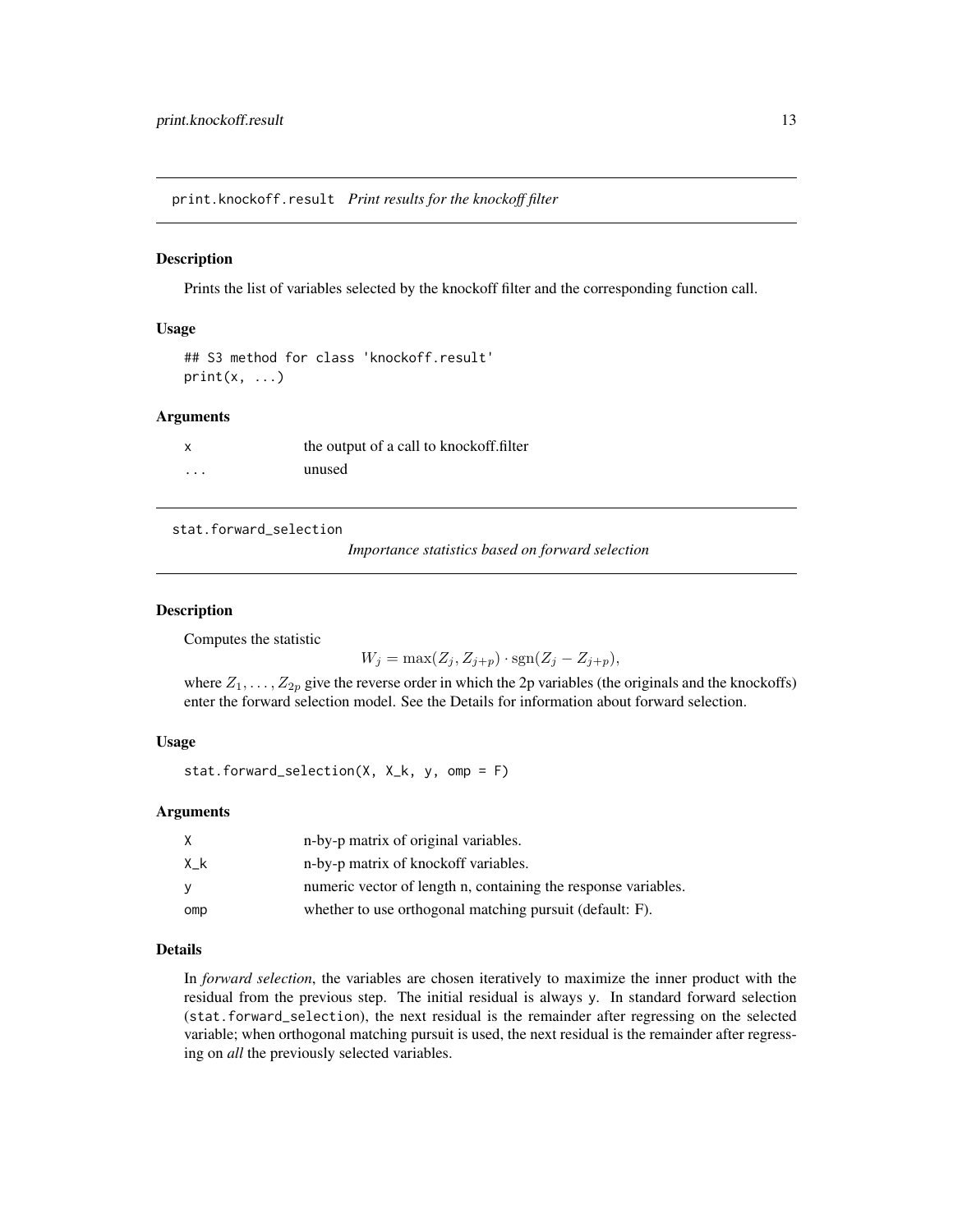#### Value

A vector of statistics  $W$  of length p.

#### See Also

```
Other statistics: stat.glmnet_coefdiff(), stat.glmnet_lambdadiff(), stat.lasso_coefdiff_bin(),
stat.lasso_coefdiff(), stat.lasso_lambdadiff_bin(), stat.lasso_lambdadiff(), stat.random_forest(),
stat.sqrt_lasso(), stat.stability_selection()
```
#### Examples

```
set.seed(2022)
p=100; n=100; k=15
mu = rep(0,p); Sigma = diag(p)
X = matrix(rnorm(n*p), n)nonzero = sample(p, k)beta = 3.5 \times (1:p %in% = 0.00000)y = X %*% beta + rnorm(n)
knockoffs = function(X) create.gaussian(X, mu, Sigma)
```

```
# Basic usage with default arguments
result = knockoff.filter(X, y, knockoffs=knockoffs,
                           statistic=stat.forward_selection)
```

```
print(result$selected)
```

```
# Advanced usage with custom arguments
foo = stat.forward_selection
k_{s} = function(X, X_k, y) foo(X, X_k, y, omp=TRUE)
result = knockoff.filter(X, y, knockoffs=knockoffs, statistic=k_stat)
print(result$selected)
```
<span id="page-13-1"></span>stat.glmnet\_coefdiff *Importance statistics based on a GLM with cross-validation*

#### Description

Fits a generalized linear model via penalized maximum likelihood and cross-validation. Then, compute the difference statistic

 $W_j = |Z_j| - |\tilde{Z}_j|$ 

where  $Z_j$  and  $\tilde{Z}_j$  are the coefficient estimates for the jth variable and its knockoff, respectively. The value of the regularization parameter  $\lambda$  is selected by cross-validation and computed with glmnet.

#### Usage

```
stat.glmnet_coefdiff(X, X_k, y, family = "gaussian", cores = 2, ...)
```
<span id="page-13-0"></span>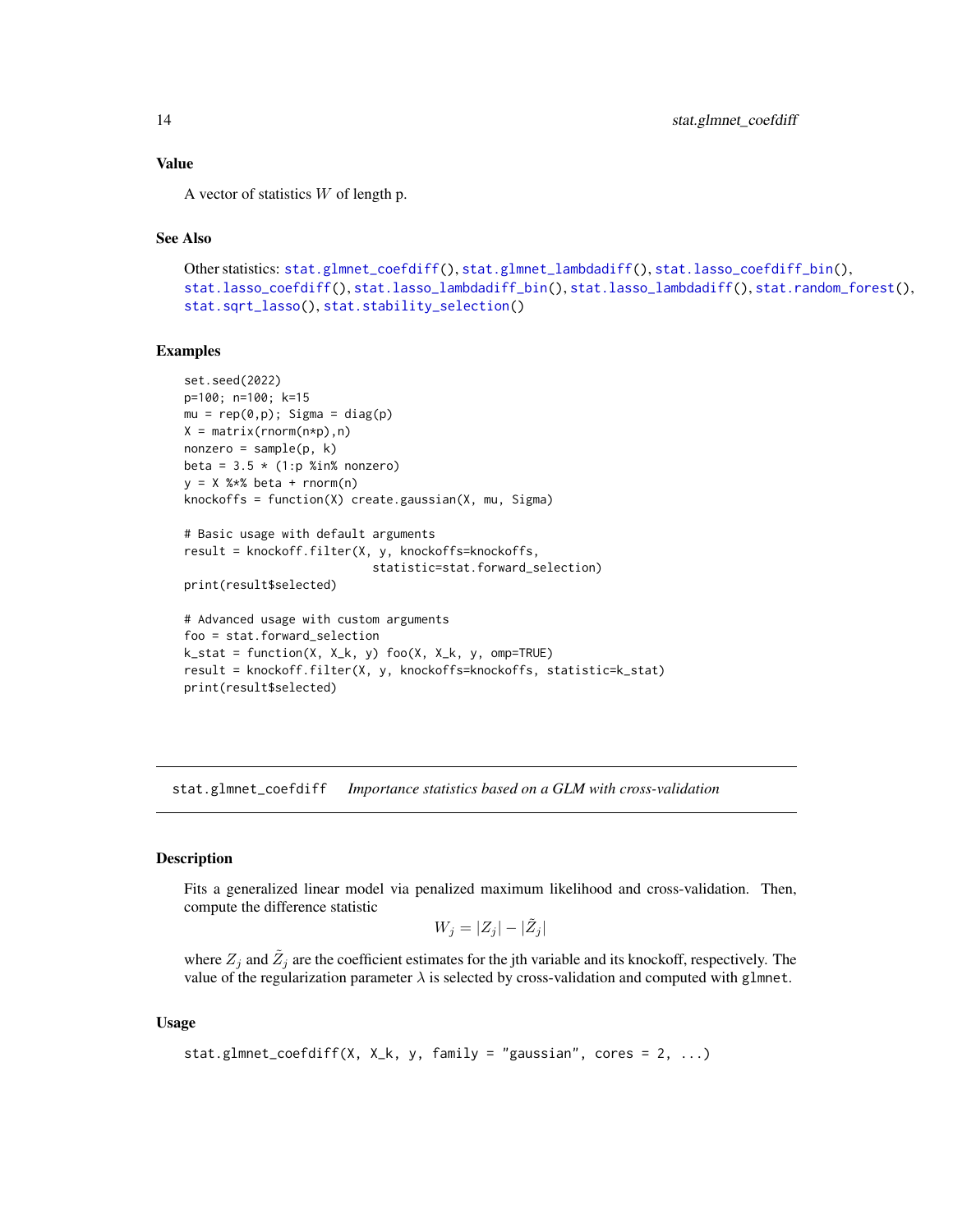#### <span id="page-14-0"></span>**Arguments**

| X           | n-by-p matrix of original variables.                                                                                                                                                                                                                                                                                                                                                                                                                                                                                                                                                                                                                                                                                                                                                                                                                                                                                                                                      |
|-------------|---------------------------------------------------------------------------------------------------------------------------------------------------------------------------------------------------------------------------------------------------------------------------------------------------------------------------------------------------------------------------------------------------------------------------------------------------------------------------------------------------------------------------------------------------------------------------------------------------------------------------------------------------------------------------------------------------------------------------------------------------------------------------------------------------------------------------------------------------------------------------------------------------------------------------------------------------------------------------|
| $X_{-}$ $k$ | n-by-p matrix of knockoff variables.                                                                                                                                                                                                                                                                                                                                                                                                                                                                                                                                                                                                                                                                                                                                                                                                                                                                                                                                      |
| y           | vector of length n, containing the response variables. Quantitative for fam-<br>ily="gaussian", or family="poisson" (non-negative counts). For family="binomial"<br>should be either a factor with two levels, or a two-column matrix of counts or<br>proportions (the second column is treated as the target class; for a factor, the<br>last level in alphabetical order is the target class). For family="multinomial",<br>can be a nc>=2 level factor, or a matrix with nc columns of counts or propor-<br>tions. For either "binomial" or "multinomial", if y is presented as a vector, it<br>will be coerced into a factor. For family="cox", y should be a two-column ma-<br>trix with columns named 'time' and 'status'. The latter is a binary variable, with<br>'1' indicating death, and '0' indicating right censored. The function Surv() in<br>package survival produces such a matrix. For family="mgaussian", y is a matrix<br>of quantitative responses. |
| family      | response type (see above).                                                                                                                                                                                                                                                                                                                                                                                                                                                                                                                                                                                                                                                                                                                                                                                                                                                                                                                                                |
| cores       | Number of cores used to compute the statistics by running cv.glmnet. Unless<br>otherwise specified, the number of cores is set equal to two (if available).                                                                                                                                                                                                                                                                                                                                                                                                                                                                                                                                                                                                                                                                                                                                                                                                               |
| $\cdots$    | additional arguments specific to glmnet (see Details).                                                                                                                                                                                                                                                                                                                                                                                                                                                                                                                                                                                                                                                                                                                                                                                                                                                                                                                    |

#### Details

This function uses the glmnet package to fit a generalized linear model via penalized maximum likelihood.

The statistics  $W_j$  are constructed by taking the difference between the coefficient of the j-th variable and its knockoff.

By default, the value of the regularization parameter is chosen by 10-fold cross-validation.

The default response family is 'gaussian', for a linear regression model. Different response families (e.g. 'binomial') can be specified by passing an optional parameter 'family'.

The optional nlambda parameter can be used to control the granularity of the grid of  $\lambda$ 's. The default value of nlambda is 500, where p is the number of columns of X.

If the family is 'binomial' and a lambda sequence is not provided by the user, this function generates it on a log-linear scale before calling 'glmnet'.

For a complete list of the available additional arguments, see [cv.glmnet](#page-0-0) and [glmnet](#page-0-0).

#### Value

A vector of statistics  $W$  of length p.

#### See Also

```
Other statistics: stat.forward_selection(), stat.glmnet_lambdadiff(), stat.lasso_coefdiff_bin(),
stat.lasso_coefdiff(), stat.lasso_lambdadiff_bin(), stat.lasso_lambdadiff(), stat.random_forest(),
stat.sqrt_lasso(), stat.stability_selection()
```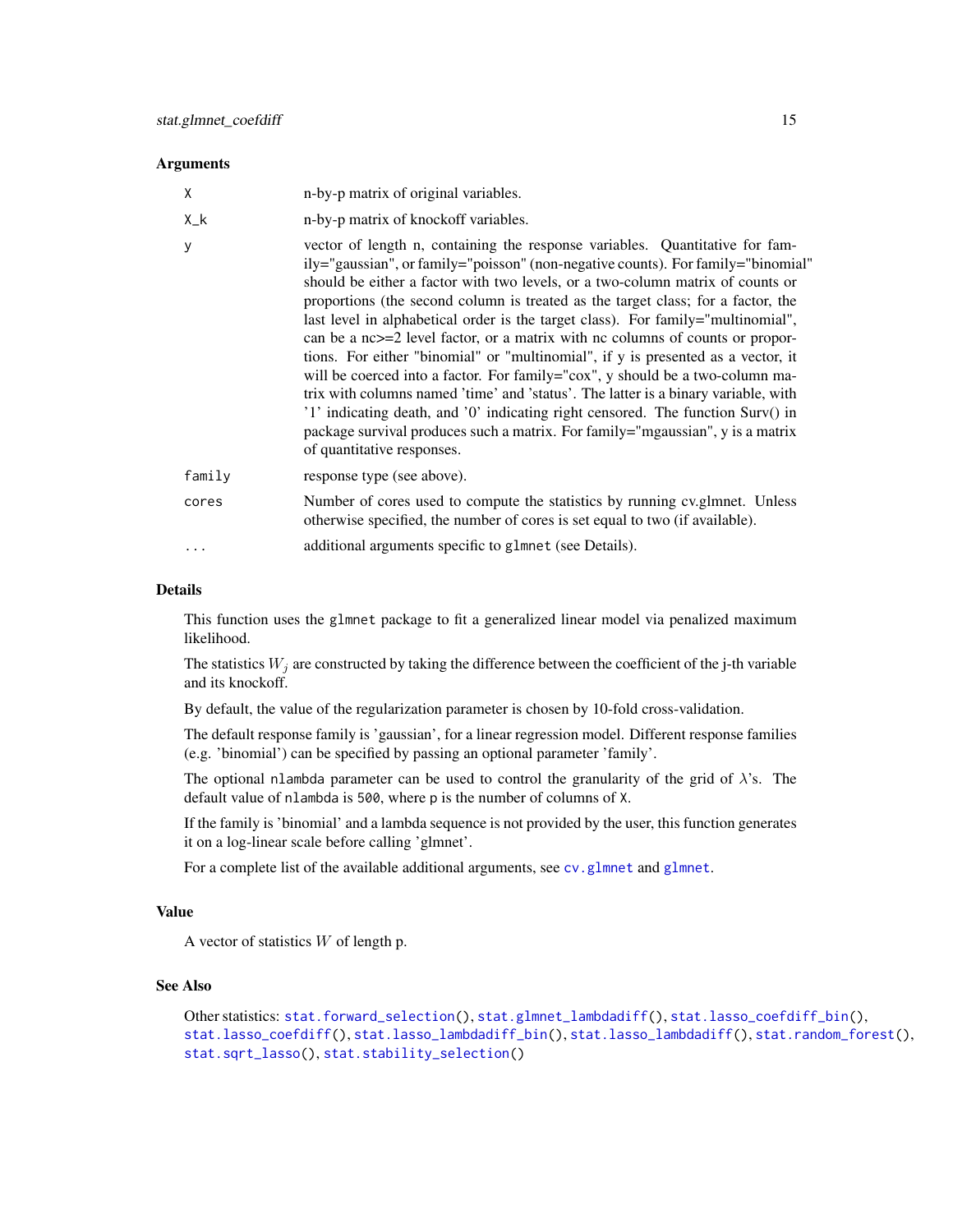#### Examples

```
set.seed(2022)
p=200; n=100; k=15
mu = rep(0,p); Sigma = diag(p)
X = matrix(rnorm(n*p), n)nonzero = sample(p, k)
beta = 3.5 \times (1:p %in% = 0.0000)y = X %*% beta + rnorm(n)
knockoffs = function(X) create.gaussian(X, mu, Sigma)
# Basic usage with default arguments
result = knockoff.filter(X, y, knockoffs=knockoffs,
                           statistic=stat.glmnet_coefdiff)
print(result$selected)
# Advanced usage with custom arguments
foo = stat.glmnet_coefdiff
k_{stat} = function(X, X_k, y) foo(X, X_k, y) nlambda=200)
result = knockoff.filter(X, y, knockoffs=knockoffs, statistic=k_stat)
```
print(result\$selected)

<span id="page-15-1"></span>stat.glmnet\_lambdadiff

*Importance statistics based on a GLM*

#### Description

Fits a generalized linear model via penalized maximum likelihood and computes the difference statistic

$$
W_j = Z_j - \tilde{Z}_j
$$

where  $Z_j$  and  $\tilde{Z}_j$  are the maximum values of the regularization parameter  $\lambda$  at which the jth variable and its knockoff enter the model, respectively.

#### Usage

```
stat.glmnet_lambdadiff(X, X_k, y, family = "gaussian", ...)
```
#### Arguments

| X         | n-by-p matrix of original variables.                                                                                                                                                                                                                                                                                                                                                                                       |
|-----------|----------------------------------------------------------------------------------------------------------------------------------------------------------------------------------------------------------------------------------------------------------------------------------------------------------------------------------------------------------------------------------------------------------------------------|
| $X_{-}$ k | n-by-p matrix of knockoff variables.                                                                                                                                                                                                                                                                                                                                                                                       |
| У         | vector of length n, containing the response variables. Quantitative for fam-<br>ily="gaussian", or family="poisson" (non-negative counts). For family="binomial"<br>should be either a factor with two levels, or a two-column matrix of counts or<br>proportions (the second column is treated as the target class; for a factor, the<br>last level in alphabetical order is the target class). For family="multinomial", |

<span id="page-15-0"></span>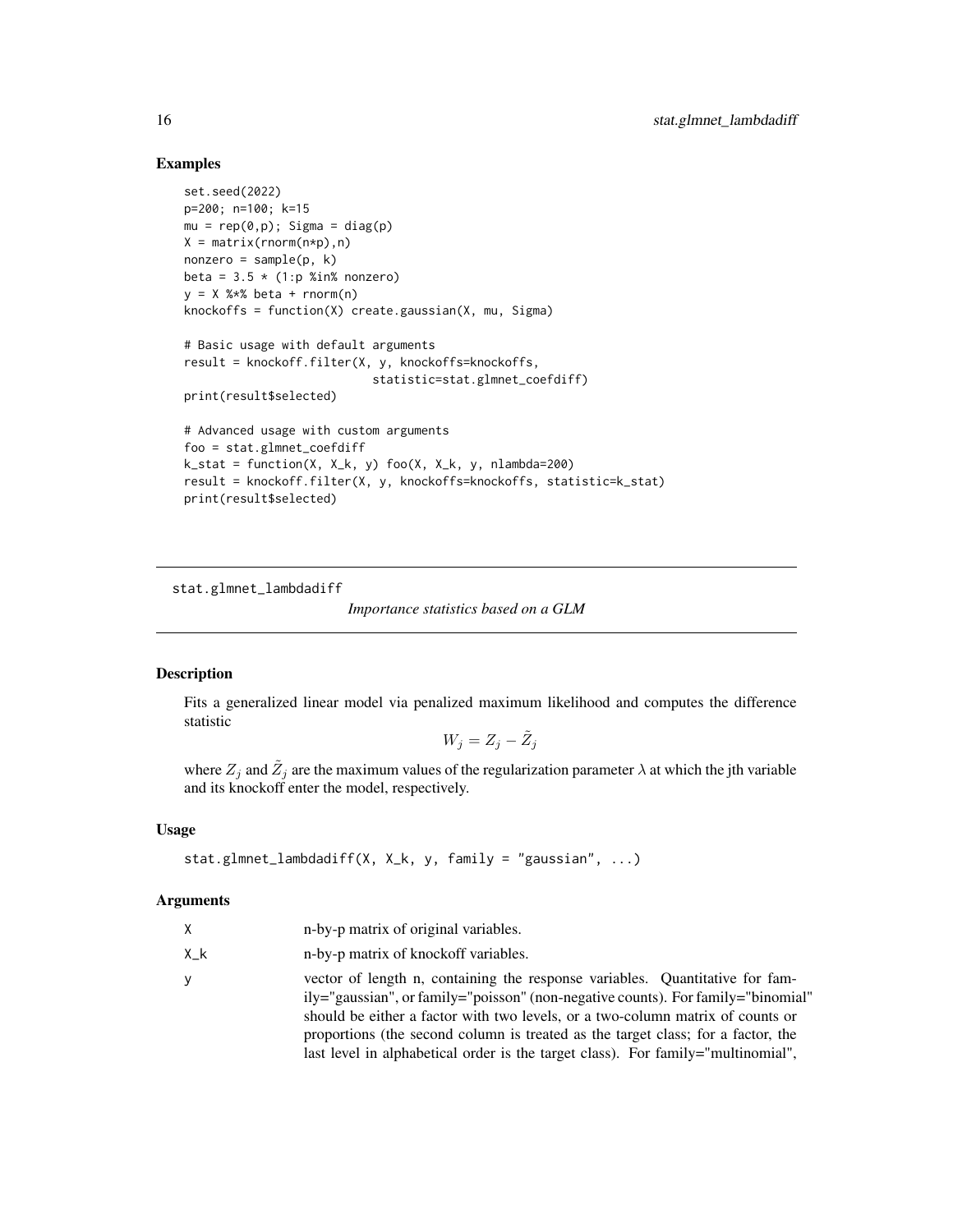<span id="page-16-0"></span>

|        | can be a $nc>=2$ level factor, or a matrix with nc columns of counts or propor-    |
|--------|------------------------------------------------------------------------------------|
|        | tions. For either "binomial" or "multinomial", if y is presented as a vector, it   |
|        | will be coerced into a factor. For family="cox", y should be a two-column ma-      |
|        | trix with columns named 'time' and 'status'. The latter is a binary variable, with |
|        | '1' indicating death, and '0' indicating right censored. The function Surv() in    |
|        | package survival produces such a matrix. For family="mgaussian", y is a matrix     |
|        | of quantitative responses.                                                         |
| family | response type (see above).                                                         |
| .      | additional arguments specific to glmnet (see Details).                             |

#### Details

This function uses glmnet to compute the regularization path on a fine grid of  $\lambda$ 's.

The nlambda parameter can be used to control the granularity of the grid of  $\lambda$ 's. The default value of nlambda is 500.

If the family is 'binomial' and a lambda sequence is not provided by the user, this function generates it on a log-linear scale before calling 'glmnet'.

The default response family is 'gaussian', for a linear regression model. Different response families (e.g. 'binomial') can be specified by passing an optional parameter 'family'.

For a complete list of the available additional arguments, see [glmnet](#page-0-0).

#### Value

A vector of statistics  $W$  of length p.

#### See Also

```
Other statistics: stat.forward_selection(), stat.glmnet_coefdiff(), stat.lasso_coefdiff_bin(),
stat.lasso_coefdiff(), stat.lasso_lambdadiff_bin(), stat.lasso_lambdadiff(), stat.random_forest(),
stat.sqrt_lasso(), stat.stability_selection()
```
#### Examples

```
set.seed(2022)
p=200; n=100; k=15
mu = rep(0,p); Sigma = diag(p)
X = matrix(rnorm(n*p), n)nonzero = sample(p, k)beta = 3.5 \times (1:p %in% nonzero)y = X %*% beta + rnorm(n)
knockoffs = function(X) create.gaussian(X, mu, Sigma)
# Basic usage with default arguments
result = knockoff.filter(X, y, knockoffs=knockoffs,
                           statistic=stat.glmnet_lambdadiff)
print(result$selected)
# Advanced usage with custom arguments
foo = stat.glmnet_lambdadiff
```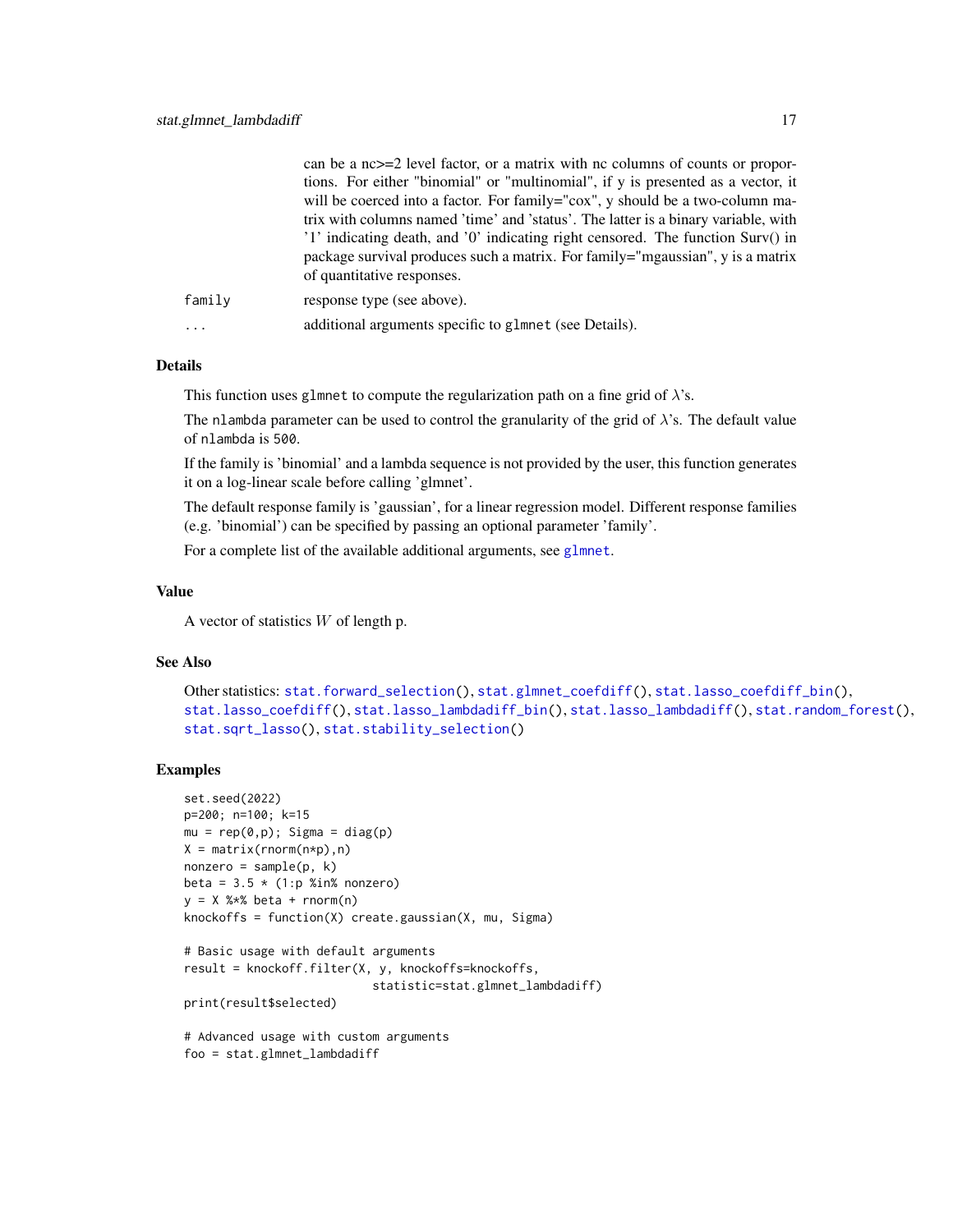```
k_{\text{1}} = function(X, X_k, y) foo(X, X_k, y, nlambda=200)
result = knockoff.filter(X, y, knockoffs=knockoffs, statistic=k_stat)
print(result$selected)
```
stat.glmnet\_lambdasmax

*GLM statistics for knockoff*

#### Description

Computes the signed maximum statistic

$$
W_j = \max(Z_j, \tilde{Z}_j) \cdot \text{sgn}(Z_j - \tilde{Z}_j),
$$

where  $Z_j$  and  $\tilde{Z}_j$  are the maximum values of  $\lambda$  at which the jth variable and its knockoff, respectively, enter the generalized linear model.

#### Usage

```
stat.glmnet_lambdasmax(X, X_k, y, family = "gaussian", ...)
```
#### Arguments

| X           | n-by-p matrix of original variables.                                                                                                                                                                                                                                                                                                                                                                                                                                                                                                                                                                                                                                                                                                                                                                                                                                                                                                                                        |
|-------------|-----------------------------------------------------------------------------------------------------------------------------------------------------------------------------------------------------------------------------------------------------------------------------------------------------------------------------------------------------------------------------------------------------------------------------------------------------------------------------------------------------------------------------------------------------------------------------------------------------------------------------------------------------------------------------------------------------------------------------------------------------------------------------------------------------------------------------------------------------------------------------------------------------------------------------------------------------------------------------|
| $X_{-}$ $k$ | n-by-p matrix of knockoff variables.                                                                                                                                                                                                                                                                                                                                                                                                                                                                                                                                                                                                                                                                                                                                                                                                                                                                                                                                        |
| y           | vector of length n, containing the response variables. Quantitative for fam-<br>ily="gaussian", or family="poisson" (non-negative counts). For family="binomial"<br>should be either a factor with two levels, or a two-column matrix of counts or<br>proportions (the second column is treated as the target class; for a factor, the<br>last level in alphabetical order is the target class). For family="multinomial",<br>can be a $nc>=2$ level factor, or a matrix with nc columns of counts or propor-<br>tions. For either "binomial" or "multinomial", if y is presented as a vector, it<br>will be coerced into a factor. For family="cox", y should be a two-column ma-<br>trix with columns named 'time' and 'status'. The latter is a binary variable, with<br>'1' indicating death, and '0' indicating right censored. The function Surv() in<br>package survival produces such a matrix. For family="mgaussian", y is a matrix<br>of quantitative responses. |
| family      | response type (see above).                                                                                                                                                                                                                                                                                                                                                                                                                                                                                                                                                                                                                                                                                                                                                                                                                                                                                                                                                  |
| .           | additional arguments specific to glmnet (see Details).                                                                                                                                                                                                                                                                                                                                                                                                                                                                                                                                                                                                                                                                                                                                                                                                                                                                                                                      |

#### Details

This function uses glmnet to compute the regularization path on a fine grid of  $\lambda$ 's.

The additional nlambda parameter can be used to control the granularity of the grid of  $\lambda$  values. The default value of nlambda is 500.

If the family is 'binomial' and a lambda sequence is not provided by the user, this function generates it on a log-linear scale before calling 'glmnet'.

For a complete list of the available additional arguments, see [glmnet](#page-0-0).

<span id="page-17-0"></span>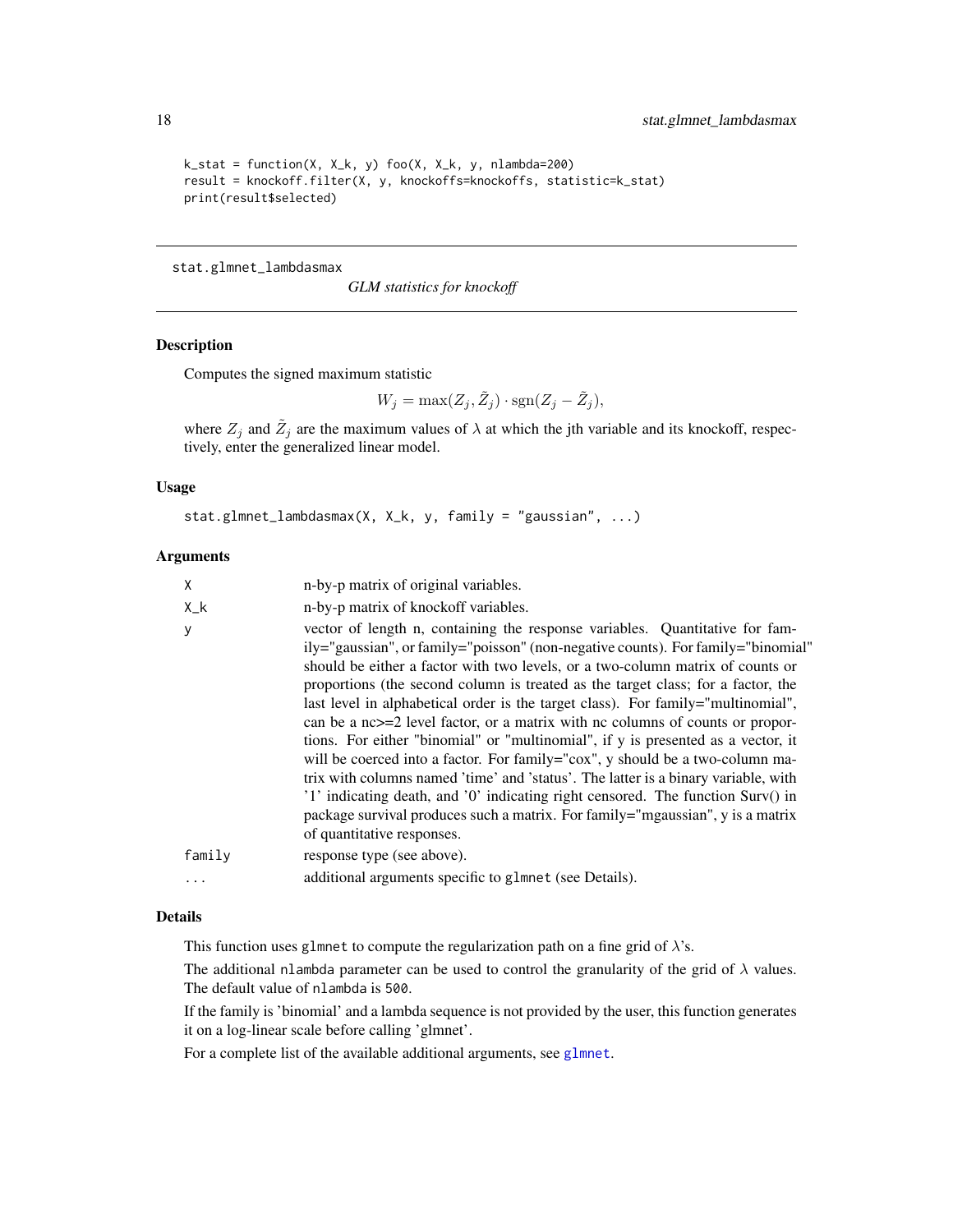```
stat.lasso_coefdiff 19
```
#### Value

A vector of statistics  $W$  of length p.

#### Examples

```
p=200; n=100; k=15
mu = rep(0,p); Sigma = diag(p)
X = matrix(rnorm(n*p), n)nonzero = sample(p, k)beta = 3.5 \times (1:p %in% = 0.00000)y = X %*% beta + rnorm(n)
knockoffs = function(X) create.gaussian(X, mu, Sigma)
# Basic usage with default arguments
result = knockoff.filter(X, y, knockoff=knockoffs,
                            statistic=stat.glmnet_lambdasmax)
print(result$selected)
# Advanced usage with custom arguments
foo = stat.glmnet_lambdasmax
k_{\text{1}} = function(X, X_k, y) foo(X, X_k, y, nlambda=200)
result = knockoff.filter(X, y, knockoffs=knockoffs, statistic=k_stat)
print(result$selected)
```
<span id="page-18-1"></span>stat.lasso\_coefdiff *Importance statistics based the lasso with cross-validation*

#### Description

Fits a linear regression model via penalized maximum likelihood and cross-validation. Then, compute the difference statistic

 $W_j = |Z_j| - |\tilde{Z}_j|$ 

where  $Z_j$  and  $\tilde{Z}_j$  are the coefficient estimates for the jth variable and its knockoff, respectively. The value of the regularization parameter  $\lambda$  is selected by cross-validation and computed with glmnet.

#### Usage

```
stat.lasso_coefdiff(X, X_k, y, cores = 2, ...)
```
#### Arguments

| X.          | n-by-p matrix of original variables.                                                                                                                                                                   |
|-------------|--------------------------------------------------------------------------------------------------------------------------------------------------------------------------------------------------------|
| $X_{-}$ $k$ | n-by-p matrix of knockoff variables.                                                                                                                                                                   |
| y           | vector of length n, containing the response variables. It should be numeric                                                                                                                            |
| cores       | Number of cores used to compute the statistics by running cv.glmnet. If not<br>specified, the number of cores is set to approximately half of the number of<br>cores detected by the parallel package. |
| $\ddotsc$   | additional arguments specific to glmnet (see Details).                                                                                                                                                 |
|             |                                                                                                                                                                                                        |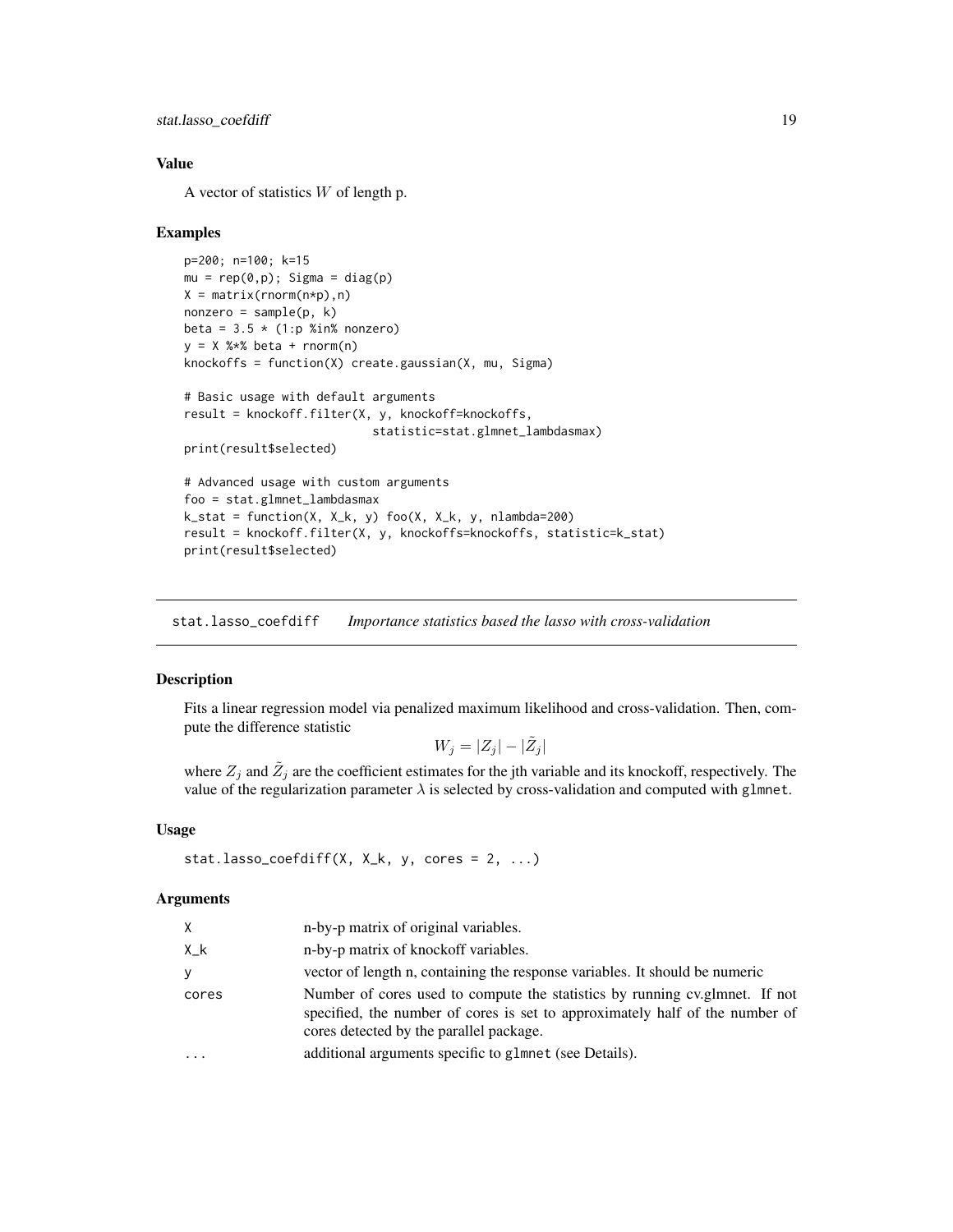#### Details

This function uses the glmnet package to fit the lasso path and is a wrapper around the more general [stat.glmnet\\_coefdiff.](#page-13-1)

The statistics  $W_i$  are constructed by taking the difference between the coefficient of the j-th variable and its knockoff.

By default, the value of the regularization parameter is chosen by 10-fold cross-validation.

The optional nlambda parameter can be used to control the granularity of the grid of  $\lambda$ 's. The default value of nlambda is 500, where p is the number of columns of X.

Unless a lambda sequence is provided by the user, this function generates it on a log-linear scale before calling 'glmnet' (default 'nlambda': 500).

For a complete list of the available additional arguments, see cv. [glmnet](#page-0-0) and glmnet.

#### Value

A vector of statistics  $W$  of length p.

#### See Also

```
Other statistics: stat.forward_selection(), stat.glmnet_coefdiff(), stat.glmnet_lambdadiff(),
stat.lasso_coefdiff_bin(), stat.lasso_lambdadiff_bin(), stat.lasso_lambdadiff(), stat.random_forest(),
stat.sqrt_lasso(), stat.stability_selection()
```
#### Examples

```
set.seed(2022)
p=200; n=100; k=15
mu = rep(0,p); Sigma = diag(p)
X = matrix(rnorm(n*p), n)nonzero = sample(p, k)beta = 3.5 * (1:p %in% nonzero)y = X %*% beta + rnorm(n)
knockoffs = function(X) create.gaussian(X, mu, Sigma)
# Basic usage with default arguments
result = knockoff.filter(X, y, knockoffs=knockoffs,
                           statistic=stat.lasso_coefdiff)
print(result$selected)
# Advanced usage with custom arguments
foo = stat.lasso_coefdiff
k_stat = function(X, X_k, y) foo(X, X_k, y, nlambda=200)
result = knockoff.filter(X, y, knockoffs=knockoffs, statistic=k_stat)
print(result$selected)
```
<span id="page-19-0"></span>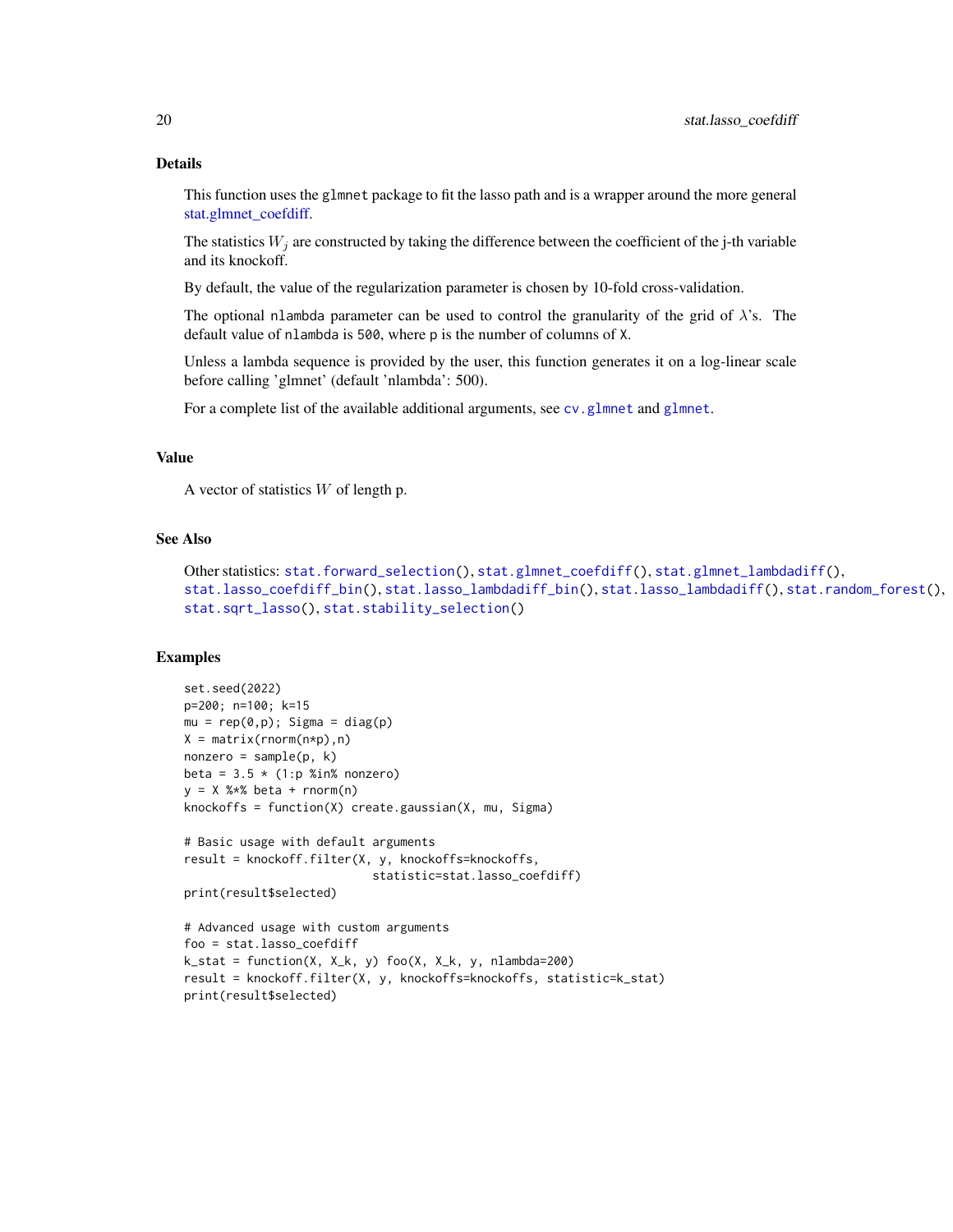<span id="page-20-1"></span><span id="page-20-0"></span>stat.lasso\_coefdiff\_bin

*Importance statistics based on regularized logistic regression with cross-validation*

#### **Description**

Fits a logistic regression model via penalized maximum likelihood and cross-validation. Then, compute the difference statistic

 $W_j = |Z_j| - |\tilde{Z}_j|$ 

where  $Z_j$  and  $\tilde{Z}_j$  are the coefficient estimates for the jth variable and its knockoff, respectively. The value of the regularization parameter  $\lambda$  is selected by cross-validation and computed with glmnet.

#### Usage

```
stat.lasso_coefdiff_bin(X, X_k, y, cores = 2, ...)
```
#### Arguments

| $\mathsf{x}$ | n-by-p matrix of original variables                                                                                                                                                                                                                                                                                                                           |
|--------------|---------------------------------------------------------------------------------------------------------------------------------------------------------------------------------------------------------------------------------------------------------------------------------------------------------------------------------------------------------------|
| X_k          | n-by-p matrix of knockoff variables.                                                                                                                                                                                                                                                                                                                          |
| <sub>y</sub> | vector of length n, containing the response variables. It should be either a factor<br>with two levels, or a two-column matrix of counts or proportions (the second<br>column is treated as the target class; for a factor, the last level in alphabetical<br>order is the target class). If y is presented as a vector, it will be coerced into a<br>factor. |
| cores        | Number of cores used to compute the statistics by running cv.glmnet. If not<br>specified, the number of cores is set to approximately half of the number of<br>cores detected by the parallel package.                                                                                                                                                        |
|              | additional arguments specific to glmnet (see Details).                                                                                                                                                                                                                                                                                                        |
|              |                                                                                                                                                                                                                                                                                                                                                               |

#### Details

This function uses the glmnet package to fit the penalized logistic regression path and is a wrapper around the more general [stat.glmnet\\_coefdiff](#page-13-1).

The statistics  $W_j$  are constructed by taking the difference between the coefficient of the j-th variable and its knockoff.

By default, the value of the regularization parameter is chosen by 10-fold cross-validation.

The optional nlambda parameter can be used to control the granularity of the grid of  $\lambda$ 's. The default value of nlambda is 500, where p is the number of columns of X.

For a complete list of the available additional arguments, see [cv.glmnet](#page-0-0) and [glmnet](#page-0-0).

#### Value

A vector of statistics  $W$  of length p.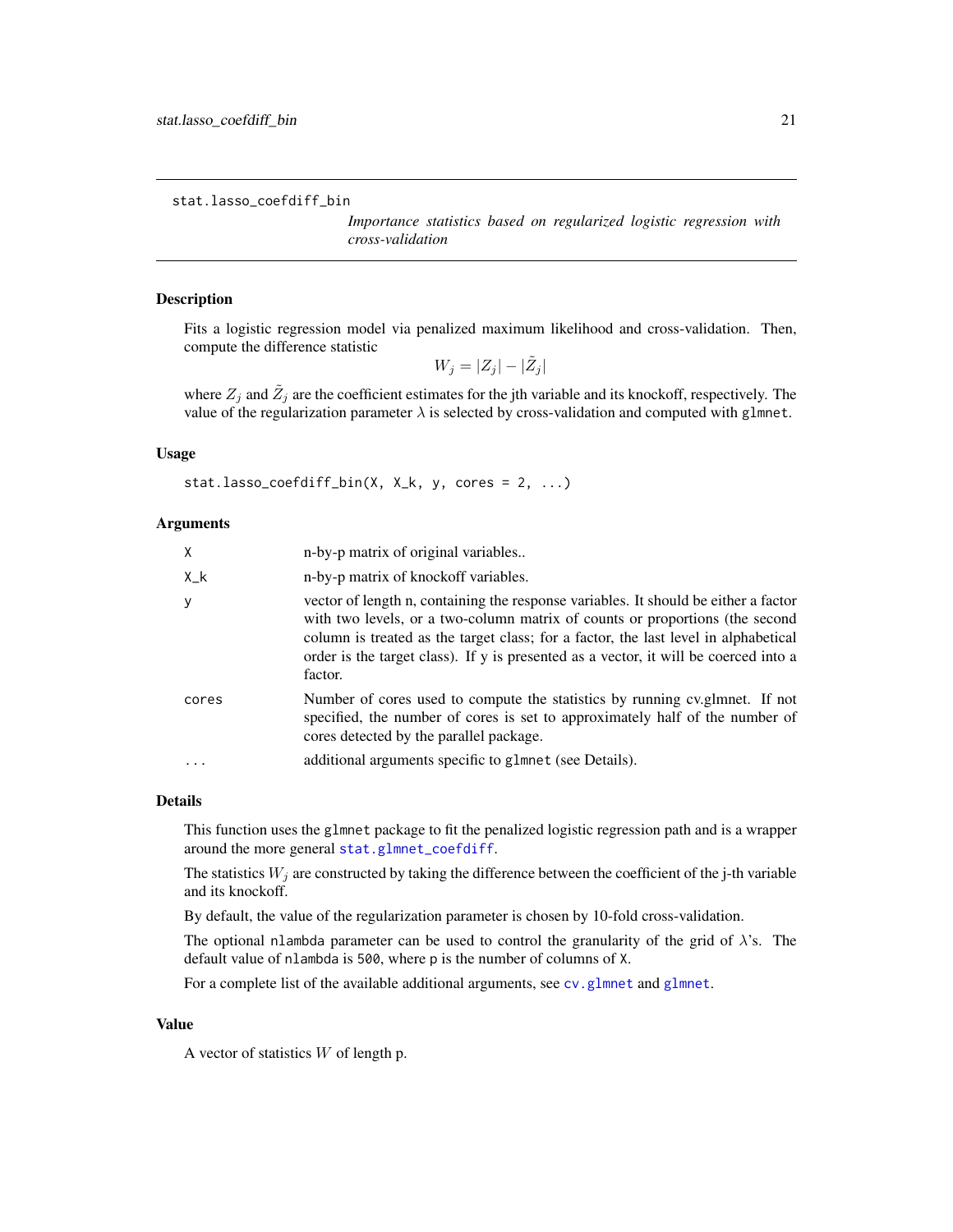#### See Also

```
Other statistics: stat.forward_selection(), stat.glmnet_coefdiff(), stat.glmnet_lambdadiff(),
stat.lasso_coefdiff(), stat.lasso_lambdadiff_bin(), stat.lasso_lambdadiff(), stat.random_forest(),
stat.sqrt_lasso(), stat.stability_selection()
```
#### Examples

```
set.seed(2022)
p=200; n=100; k=15
mu = rep(0,p); Sigma = diag(p)
X = matrix(rnorm(n*p), n)nonzero = sample(p, k)beta = 3.5 \times (1:p %in% = 0.00000)pr = 1/(1+exp(-X %*% beta))
y = rbinom(n, 1, pr)knockoffs = function(X) create.gaussian(X, mu, Sigma)
# Basic usage with default arguments
result = knockoff.filter(X, y, knockoffs=knockoffs,
                           statistic=stat.lasso_coefdiff_bin)
print(result$selected)
# Advanced usage with custom arguments
foo = stat.lasso_coefdiff_bin
k_{stat} = function(X, X_k, y) foo(X, X_k, y, nlambda=200)result = knockoff.filter(X, y, knockoffs=knockoffs, statistic=k_stat)
print(result$selected)
```
<span id="page-21-1"></span>stat.lasso\_lambdadiff *Importance statistics based on the lasso*

#### **Description**

Fit the lasso path and computes the difference statistic

$$
W_j = Z_j - \tilde{Z}_j
$$

where  $Z_j$  and  $\tilde{Z}_j$  are the maximum values of the regularization parameter  $\lambda$  at which the jth variable and its knockoff enter the penalized linear regression model, respectively.

#### Usage

stat.lasso\_lambdadiff(X, X\_k, y, ...)

#### Arguments

|                         | n-by-p matrix of original variables.                                         |
|-------------------------|------------------------------------------------------------------------------|
| Χk                      | n-by-p matrix of knockoff variables.                                         |
| v                       | vector of length n, containing the response variables. It should be numeric. |
| $\cdot$ $\cdot$ $\cdot$ | additional arguments specific to glmnet (see Details).                       |

<span id="page-21-0"></span>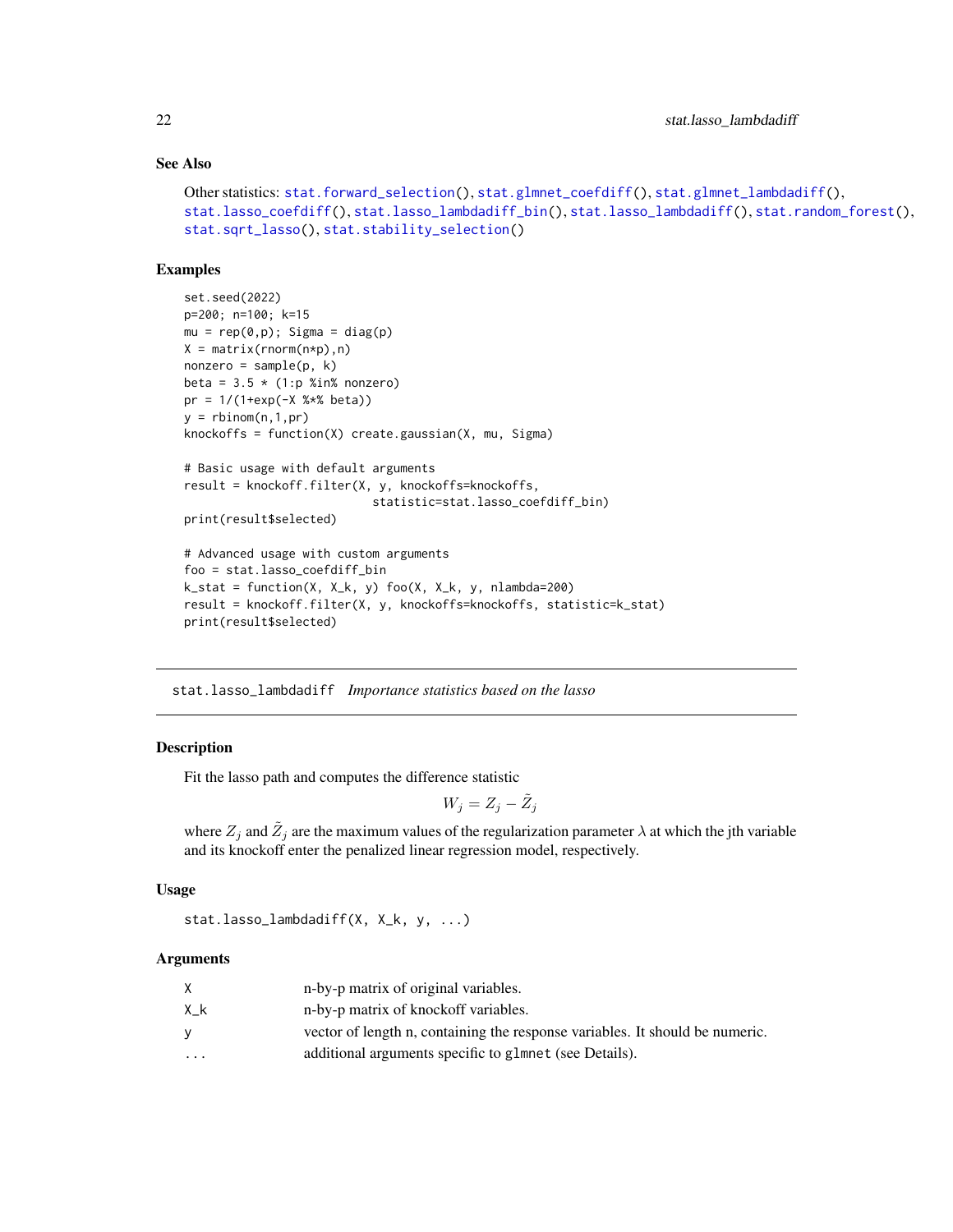#### <span id="page-22-0"></span>Details

This function uses glmnet to compute the lasso path on a fine grid of  $\lambda$ 's and is a wrapper around the more general [stat.glmnet\\_lambdadiff.](#page-15-1)

The nlambda parameter can be used to control the granularity of the grid of  $\lambda$ 's. The default value of nlambda is 500.

Unless a lambda sequence is provided by the user, this function generates it on a log-linear scale before calling glmnet (default 'nlambda': 500).

For a complete list of the available additional arguments, see [glmnet](#page-0-0) or [lars](#page-0-0).

#### Value

A vector of statistics  $W$  of length p.

#### See Also

```
Other statistics: stat.forward_selection(), stat.glmnet_coefdiff(), stat.glmnet_lambdadiff(),
stat.lasso_coefdiff_bin(), stat.lasso_coefdiff(), stat.lasso_lambdadiff_bin(), stat.random_forest(),
stat.sqrt_lasso(), stat.stability_selection()
```
#### Examples

```
set.seed(2022)
p=200; n=100; k=15
mu = rep(0,p); Sigma = diag(p)
X = matrix(rnorm(n*p),n)nonzero = sample(p, k)beta = 3.5 * (1:p %in% nonzero)y = X %*% beta + rnorm(n)
knockoffs = function(X) create.gaussian(X, mu, Sigma)
# Basic usage with default arguments
result = knockoff.filter(X, y, knockoffs=knockoffs,
                           statistic=stat.lasso_lambdadiff)
print(result$selected)
# Advanced usage with custom arguments
foo = stat.lasso_lambdadiff
k_stat = function(X, X_k, y) foo(X, X_k, y, nlambda=200)
result = knockoff.filter(X, y, knockoffs=knockoffs, statistic=k_stat)
print(result$selected)
```
#### <span id="page-22-1"></span>stat.lasso\_lambdadiff\_bin

*Importance statistics based on regularized logistic regression*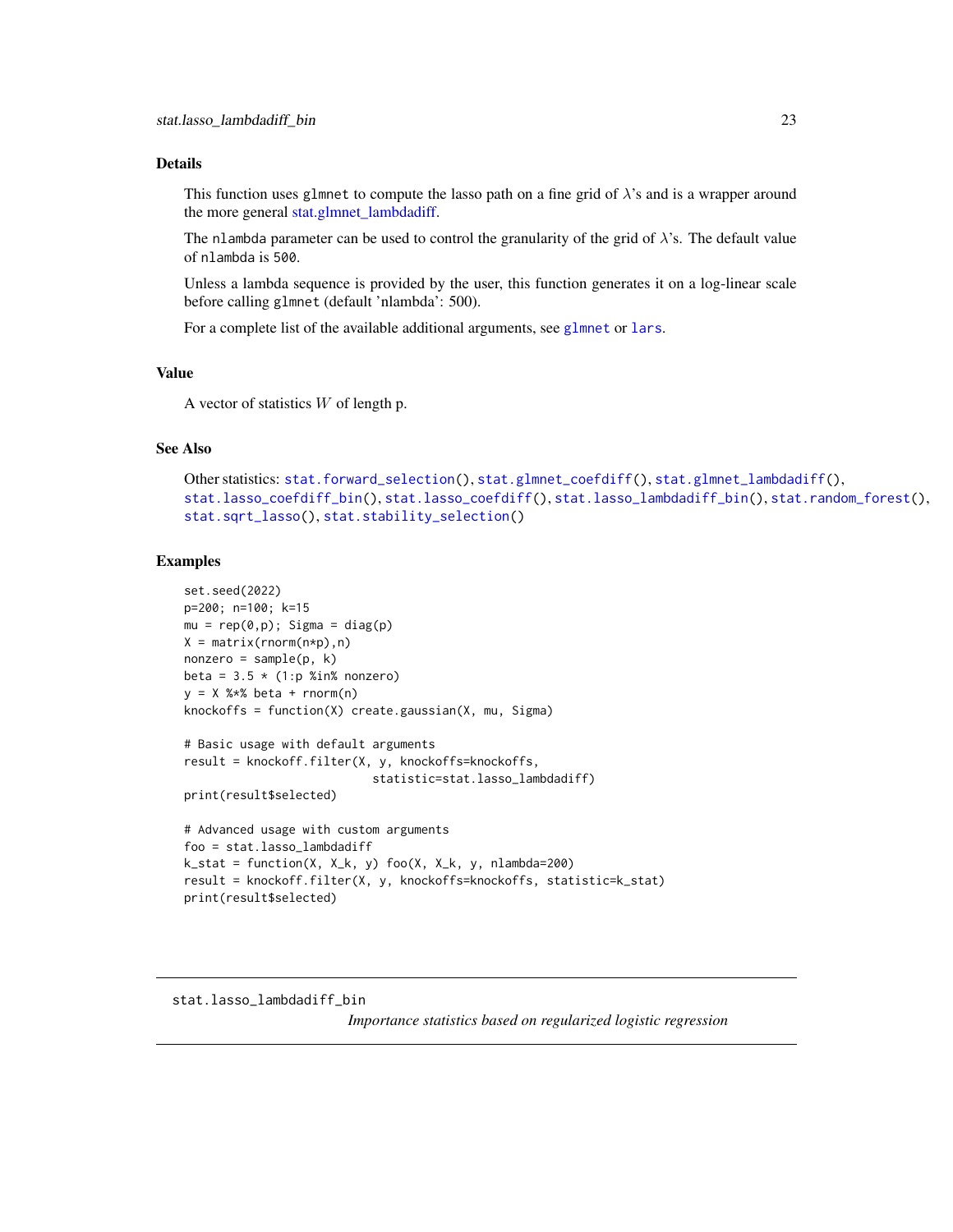#### <span id="page-23-0"></span>Description

Fit the lasso path and computes the difference statistic

$$
W_j = Z_j - \tilde{Z}_j
$$

where  $Z_j$  and  $\tilde{Z}_j$  are the maximum values of the regularization parameter  $\lambda$  at which the jth variable and its knockoff enter the penalized logistic regression model, respectively.

#### Usage

```
stat.lasso_lambdadiff_bin(X, X_k, y, ...)
```
#### Arguments

| X         | n-by-p matrix of original variables.                                                                                                                                                                                                                                                                                                                          |
|-----------|---------------------------------------------------------------------------------------------------------------------------------------------------------------------------------------------------------------------------------------------------------------------------------------------------------------------------------------------------------------|
| $X_{-}$ k | n-by-p matrix of knockoff variables.                                                                                                                                                                                                                                                                                                                          |
| y         | vector of length n, containing the response variables. It should be either a factor<br>with two levels, or a two-column matrix of counts or proportions (the second<br>column is treated as the target class; for a factor, the last level in alphabetical<br>order is the target class). If y is presented as a vector, it will be coerced into a<br>factor. |
|           | additional arguments specific to glmnet (see Details).                                                                                                                                                                                                                                                                                                        |

#### Details

This function uses glmnet to compute the lasso path on a fine grid of  $\lambda$ 's.

The nlambda parameter can be used to control the granularity of the grid of  $\lambda$ 's. The default value of nlambda is 500.

This function is a wrapper around the more general [stat.glmnet\\_lambdadiff](#page-15-1).

For a complete list of the available additional arguments, see [glmnet](#page-0-0) or [lars](#page-0-0).

#### Value

A vector of statistics W of length p.

#### See Also

```
Other statistics: stat.forward_selection(), stat.glmnet_coefdiff(), stat.glmnet_lambdadiff(),
stat.lasso_coefdiff_bin(), stat.lasso_coefdiff(), stat.lasso_lambdadiff(), stat.random_forest(),
stat.sqrt_lasso(), stat.stability_selection()
```
#### Examples

```
set.seed(2022)
p=200; n=100; k=15
mu = rep(0,p); Sigma = diag(p)
X = matrix(rnorm(n*p), n)nonzero = sample(p, k)
```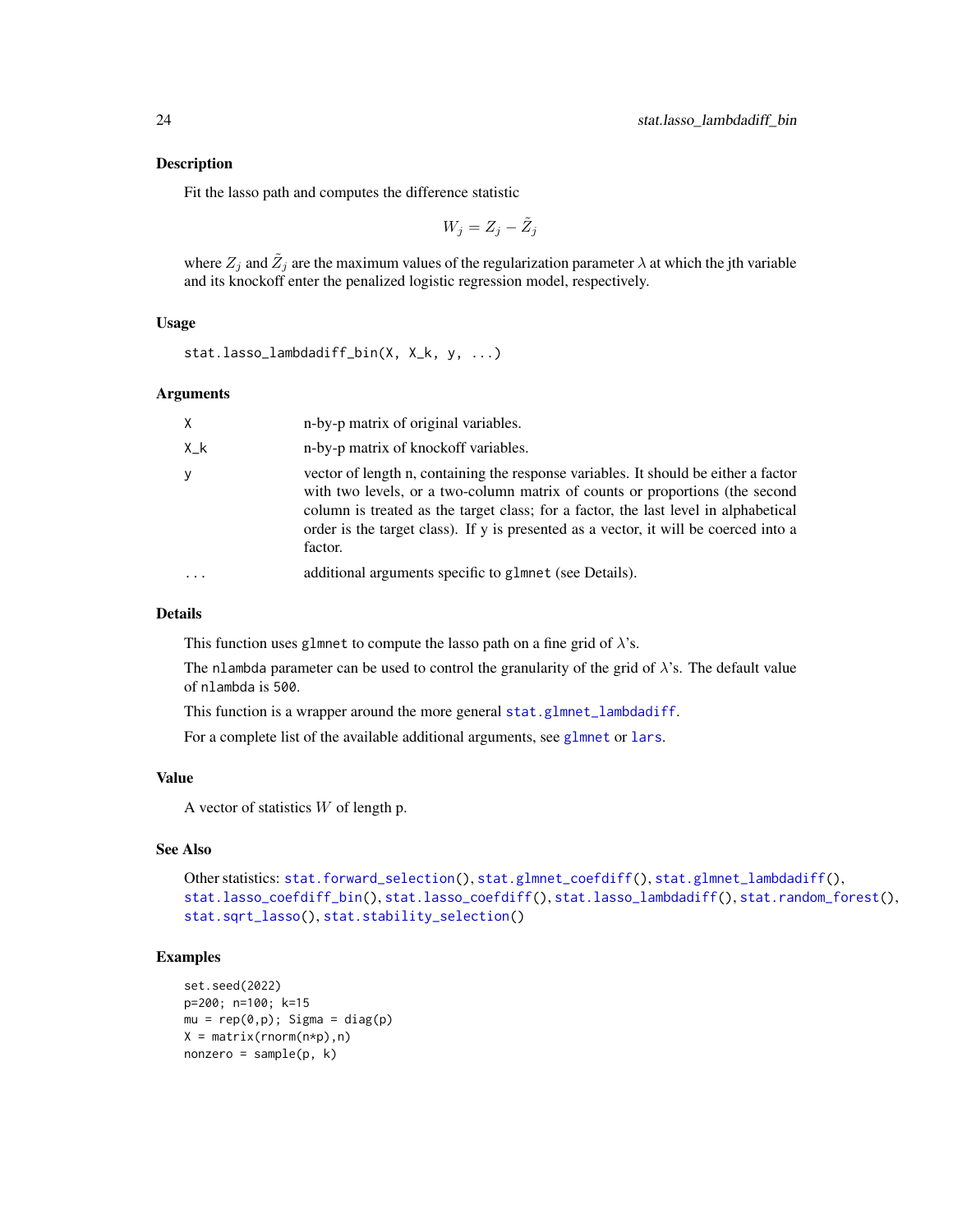```
beta = 3.5 \times (1:p %in% = 0.00000)pr = 1/(1+exp(-X %<i>x</i>% beta))y = rbinom(n, 1, pr)knockoffs = function(X) create.gaussian(X, mu, Sigma)
# Basic usage with default arguments
result = knockoff.filter(X, y, knockoffs=knockoffs,
                            statistic=stat.lasso_lambdadiff_bin)
print(result$selected)
# Advanced usage with custom arguments
foo = stat.lasso_lambdadiff_bin
k_{s} = function(X, X_k, y) foo(X, X_k, y, nlambda=200)
result = knockoff.filter(X, y, knockoffs=knockoffs, statistic=k_stat)
print(result$selected)
```
stat.lasso\_lambdasmax *Penalized linear regression statistics for knockoff*

#### Description

Computes the signed maximum statistic

$$
W_j = \max(Z_j, \tilde{Z}_j) \cdot \text{sgn}(Z_j - \tilde{Z}_j),
$$

where  $Z_j$  and  $\tilde{Z}_j$  are the maximum values of  $\lambda$  at which the jth variable and its knockoff, respectively, enter the penalized linear regression model.

#### Usage

stat.lasso\_lambdasmax(X, X\_k, y, ...)

#### Arguments

| X   | n-by-p matrix of original variables.                                         |
|-----|------------------------------------------------------------------------------|
| X k | n-by-p matrix of knockoff variables.                                         |
| V   | vector of length n, containing the response variables. It should be numeric. |
| .   | additional arguments specific to glmnet or lars (see Details).               |

#### Details

This function uses glmnet to compute the regularization path on a fine grid of  $\lambda$ 's.

The additional nlambda parameter can be used to control the granularity of the grid of  $\lambda$  values. The default value of nlambda is 500.

Unless a lambda sequence is provided by the user, this function generates it on a log-linear scale before calling glmnet (default 'nlambda': 500).

This function is a wrapper around the more general [stat.glmnet\\_lambdadiff](#page-15-1).

For a complete list of the available additional arguments, see [glmnet](#page-0-0).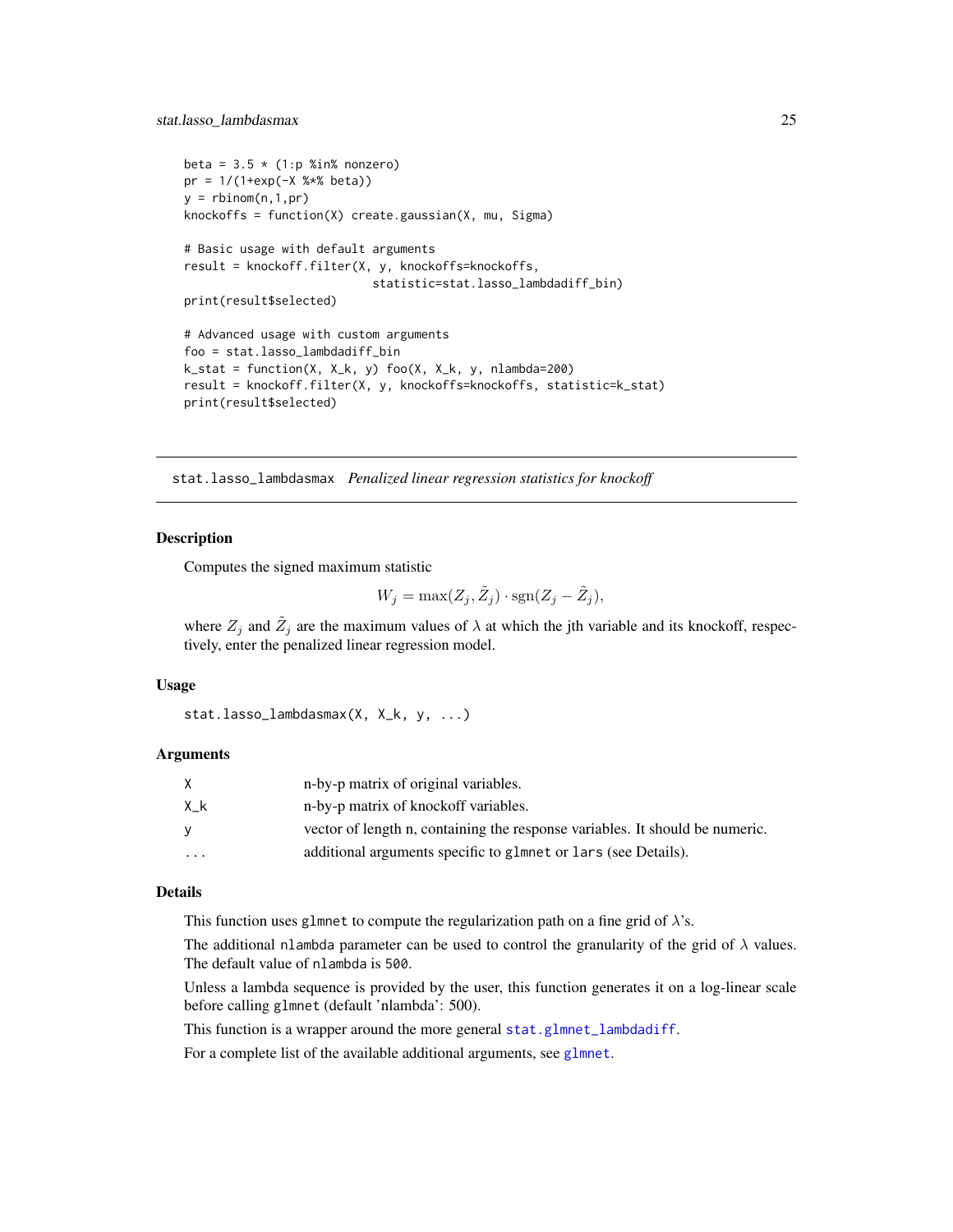#### <span id="page-25-0"></span>Value

A vector of statistics  $W$  of length p.

#### Examples

```
p=200; n=100; k=15
mu = rep(0,p); Sigma = diag(p)
X = matrix(rnorm(n*p), n)nonzero = sample(p, k)beta = 3.5 \times (1:p %in% nonzero)y = X %*% beta + rnorm(n)
knockoffs = function(X) create.gaussian(X, mu, Sigma)
# Basic usage with default arguments
result = knockoff.filter(X, y, knockoff=knockoffs,
                           statistic=stat.lasso_lambdasmax)
print(result$selected)
# Advanced usage with custom arguments
foo = stat.lasso_lambdasmax
k_{s} = function(X, X_k, y) foo(X, X_k, y, nlambda=200)
result = knockoff.filter(X, y, knockoffs=knockoffs, statistic=k_stat)
print(result$selected)
```
stat.lasso\_lambdasmax\_bin *Penalized logistic regression statistics for knockoff*

#### Description

Computes the signed maximum statistic

$$
W_j = \max(Z_j, \tilde{Z}_j) \cdot \text{sgn}(Z_j - \tilde{Z}_j),
$$

where  $Z_j$  and  $\tilde{Z}_j$  are the maximum values of  $\lambda$  at which the jth variable and its knockoff, respectively, enter the penalized logistic regression model.

#### Usage

stat.lasso\_lambdasmax\_bin(X, X\_k, y, ...)

#### Arguments

| X         | n-by-p matrix of original variables. |
|-----------|--------------------------------------|
| $X_{-}$ k | n-by-p matrix of knockoff variables. |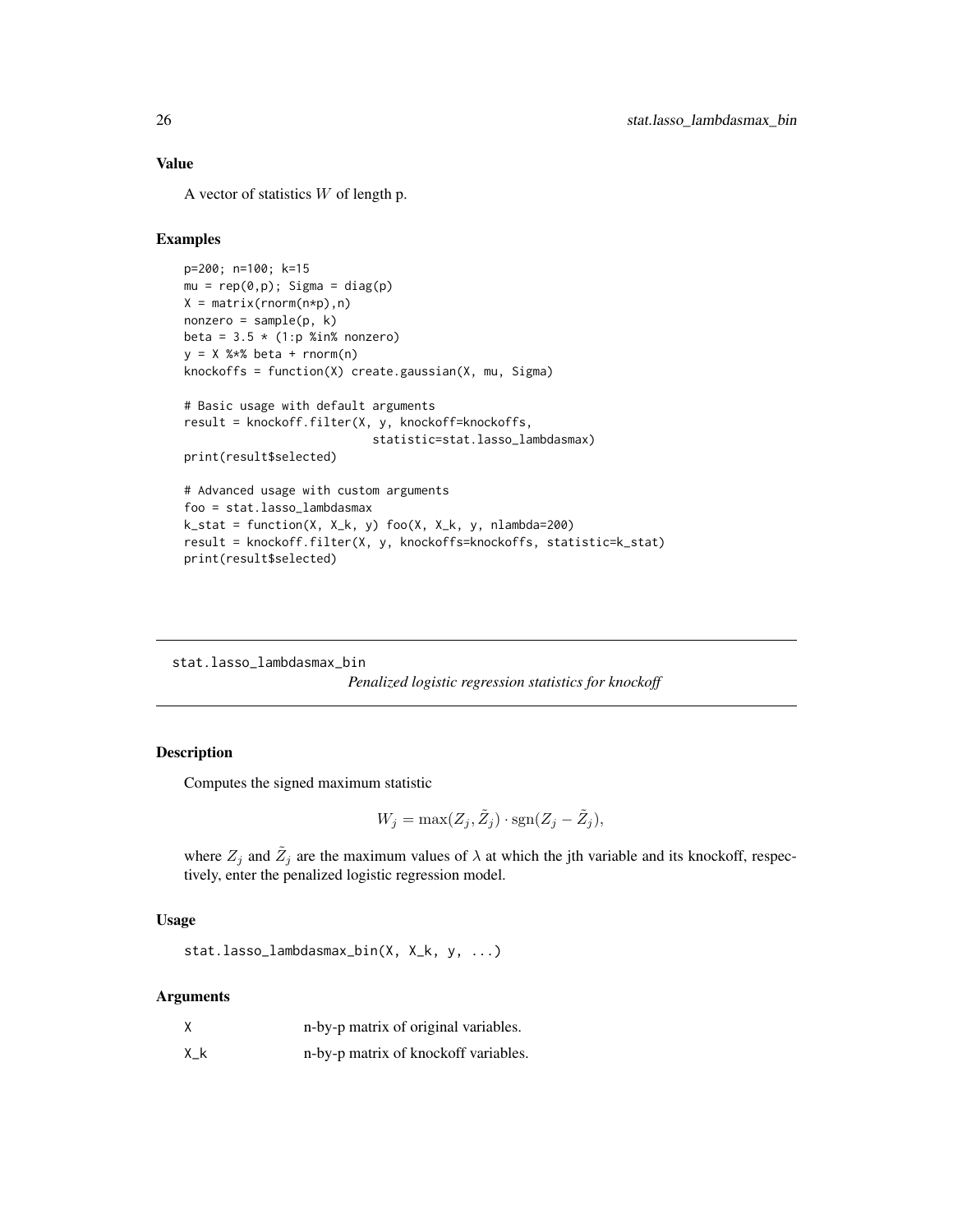<span id="page-26-0"></span>

| <b>V</b> | vector of length n, containing the response variables. It should be either a factor<br>with two levels, or a two-column matrix of counts or proportions (the second<br>column is treated as the target class; for a factor, the last level in alphabetical<br>order is the target class). If y is presented as a vector, it will be coerced into a<br>factor. |
|----------|---------------------------------------------------------------------------------------------------------------------------------------------------------------------------------------------------------------------------------------------------------------------------------------------------------------------------------------------------------------|
| $\cdots$ | additional arguments specific to glmnet or lars (see Details).                                                                                                                                                                                                                                                                                                |

#### Details

This function uses glmnet to compute the regularization path on a fine grid of  $\lambda$ 's.

The additional nlambda parameter can be used to control the granularity of the grid of  $\lambda$  values. The default value of nlambda is 500.

This function is a wrapper around the more general [stat.glmnet\\_lambdadiff.](#page-15-1)

For a complete list of the available additional arguments, see [glmnet](#page-0-0).

#### Value

A vector of statistics  $W$  of length p.

#### Examples

```
p=200; n=100; k=15
mu = rep(0,p); Sigma = diag(p)
X = matrix(rnorm(n*p), n)nonzero = sample(p, k)beta = 3.5 \times (1:p %in% = 0.00000)pr = 1/(1+exp(-X %<i>x</i>% beta))y = rbinom(n, 1, pr)knockoffs = function(X) create.gaussian(X, mu, Sigma)
# Basic usage with default arguments
result = knockoff.filter(X, y, knockoff=knockoffs,
                           statistic=stat.lasso_lambdasmax_bin)
print(result$selected)
# Advanced usage with custom arguments
foo = stat.lasso_lambdasmax_bin
k_{s} = function(X, X_k, y) foo(X, X_k, y, nlambda=200)
```
result = knockoff.filter(X, y, knockoffs=knockoffs, statistic=k\_stat) print(result\$selected)

#### <span id="page-26-1"></span>stat.random\_forest *Importance statistics based on random forests*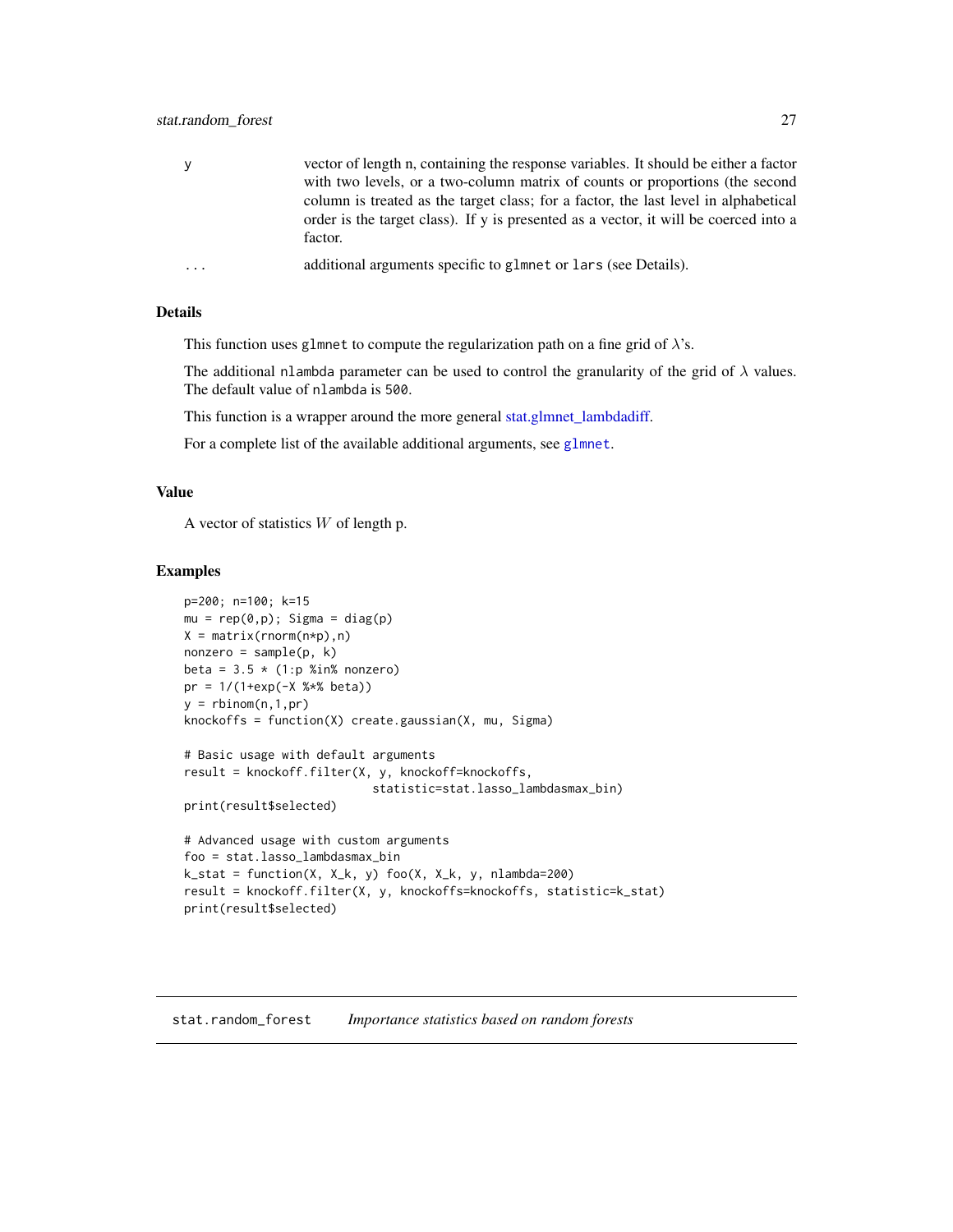#### <span id="page-27-0"></span>Description

Computes the difference statistic

$$
W_j = |Z_j| - |\tilde{Z}_j|
$$

where  $Z_j$  and  $\tilde{Z}_j$  are the random forest feature importances of the jth variable and its knockoff, respectively.

#### Usage

```
stat.random_forest(X, X_k, y, ...)
```
#### Arguments

| X        | n-by-p matrix of original variables.                                                                                               |
|----------|------------------------------------------------------------------------------------------------------------------------------------|
| X k      | n-by-p matrix of knockoff variables.                                                                                               |
| y        | vector of length n, containing the response variables. If a factor, classification is<br>assumed, otherwise regression is assumed. |
| $\cdots$ | additional arguments specific to ranger (see Details).                                                                             |

#### Details

This function uses the ranger package to compute variable importance measures. The importance of a variable is measured as the total decrease in node impurities from splitting on that variable, averaged over all trees. For regression, the node impurity is measured by residual sum of squares. For classification, it is measured by the Gini index.

For a complete list of the available additional arguments, see [ranger](#page-0-0).

#### Value

A vector of statistics  $W$  of length p.

#### See Also

```
Other statistics: stat.forward_selection(), stat.glmnet_coefdiff(), stat.glmnet_lambdadiff(),
stat.lasso_coefdiff_bin(), stat.lasso_coefdiff(), stat.lasso_lambdadiff_bin(), stat.lasso_lambdadiff(),
stat.sqrt_lasso(), stat.stability_selection()
```
#### Examples

```
set.seed(2022)
p=200; n=100; k=15
mu = rep(0,p); Sigma = diag(p)
X = matrix(rnorm(n*p), n)nonzero = sample(p, k)beta = 3.5 \times (1:p %in% = 0.00000)y = X %*% beta + rnorm(n)
knockoffs = function(X) create.gaussian(X, mu, Sigma)
```
# Basic usage with default arguments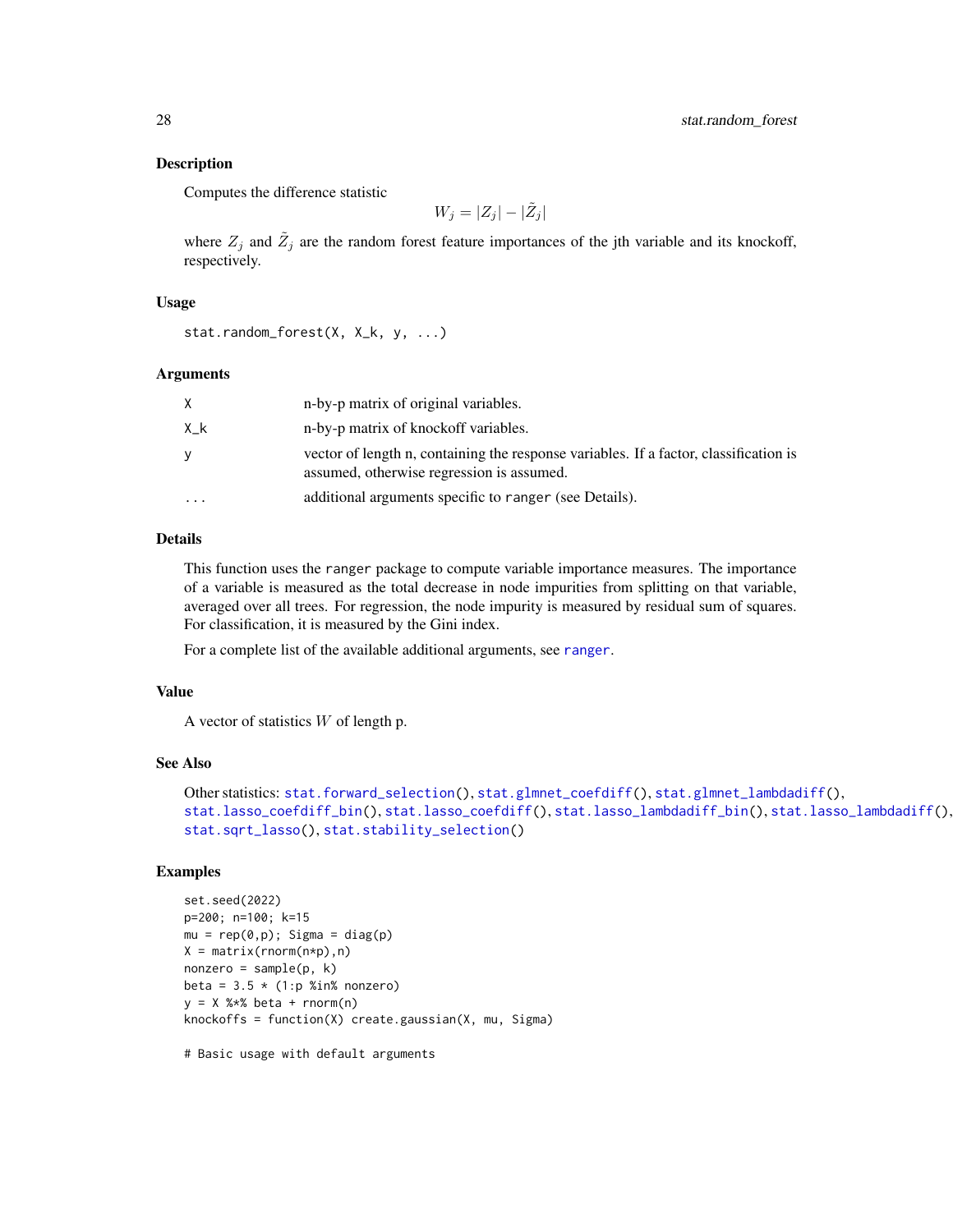#### <span id="page-28-0"></span>stat.sqrt\_lasso 29

```
result = knockoff.filter(X, y, knockoffs=knockoffs,
                           statistic=stat.random_forest)
print(result$selected)
# Advanced usage with custom arguments
foo = stat.random_forest
k_{s} = function(X, X_k, y) foo(X, X_k, y, nodesize=5)
result = knockoff.filter(X, y, knockoffs=knockoffs, statistic=k_stat)
print(result$selected)
```
<span id="page-28-1"></span>stat.sqrt\_lasso *Importance statistics based on the square-root lasso*

#### Description

Computes the signed maximum statistic

$$
W_j = \max(Z_j, \tilde{Z}_j) \cdot \text{sgn}(Z_j - \tilde{Z}_j),
$$

where  $Z_j$  and  $\tilde{Z}_j$  are the maximum values of  $\lambda$  at which the jth variable and its knockoff, respectively, enter the SQRT lasso model.

#### Usage

```
stat.sqrt_lasso(X, X_k, y, ...)
```
#### Arguments

|           | n-by-p matrix of original variables.                                   |
|-----------|------------------------------------------------------------------------|
| Χk        | n-by-p matrix of knockoff variables.                                   |
|           | vector of length n, containing the response variables of numeric type. |
| $\ddotsc$ | additional arguments specific to slim.                                 |

#### Details

With default parameters, this function uses the package RPtests to run the SQRT lasso. By specifying the appropriate optional parameters, one can use different Lasso variants including Dantzig Selector, LAD Lasso, SQRT Lasso and Lq Lasso for estimating high dimensional sparse linear models.

For a complete list of the available additional arguments, see [sqrt\\_lasso](#page-0-0).

#### Value

A vector of statistics  $W$  of length p.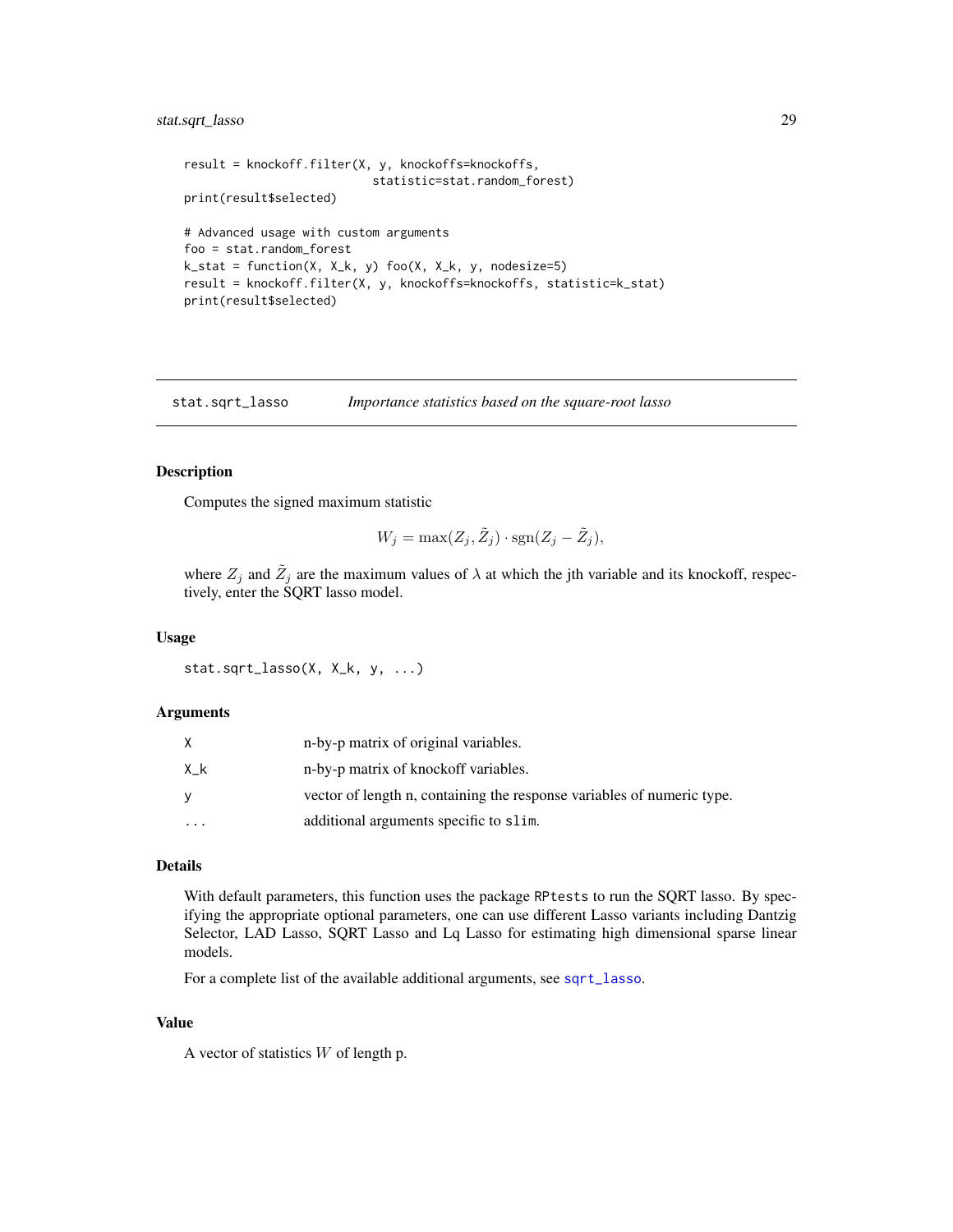#### See Also

```
Other statistics: stat.forward_selection(), stat.glmnet_coefdiff(), stat.glmnet_lambdadiff(),
stat.lasso_coefdiff_bin(), stat.lasso_coefdiff(), stat.lasso_lambdadiff_bin(), stat.lasso_lambdadiff(),
stat.random_forest(), stat.stability_selection()
```
#### Examples

```
set.seed(2022)
p=50; n=50; k=10
mu = rep(0,p); Sigma = diag(p)
X = matrix(rnorm(n*p), n)nonzero = sample(p, k)beta = 3.5 * (1:p %in% nonzero)y = X %*% beta + rnorm(n)
knockoffs = function(X) create.gaussian(X, mu, Sigma)
# Basic usage with default arguments
```

```
result = knockoff.filter(X, y, knockoffs=knockoffs, statistic=stat.sqrt_lasso)
print(result$selected)
```

```
# Advanced usage with custom arguments
foo = stat.sqrt_lasso
k\_stat = function(X, X_k, y) foo(X, X_k, y, q=0.5)result = knockoff.filter(X, y, knockoffs=knockoffs, statistic=k_stat)
print(result$selected)
```
#### <span id="page-29-1"></span>stat.stability\_selection

*Importance statistics based on stability selection*

#### Description

Computes the difference statistic

 $W_j = |Z_j| - |\tilde{Z}_j|$ 

where  $Z_j$  and  $\tilde{Z}_j$  are measure the importance of the jth variable and its knockoff, respectively, based on the stability of their selection upon subsampling of the data.

#### Usage

```
stat.stability_selection(X, X_k, y, fitfun = stabs::lars.lasso, ...)
```
#### Arguments

| X  | n-by-p matrix of original variables. |
|----|--------------------------------------|
| Χk | n-by-p matrix of knockoff variables. |
| У  | response vector (length n)           |

<span id="page-29-0"></span>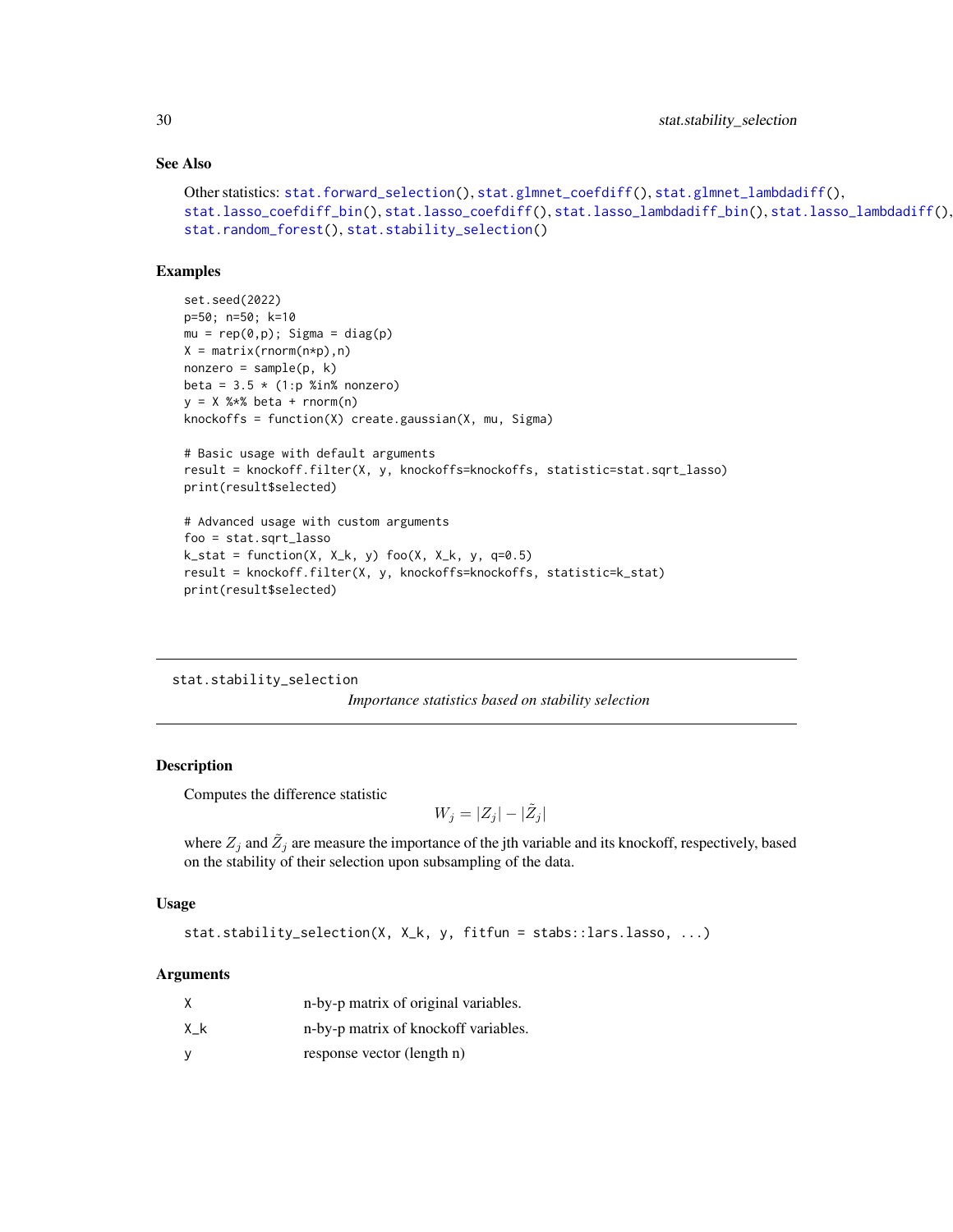<span id="page-30-0"></span>

| fitfun | fitting a function that takes the arguments x, y as above, and additionally the                         |
|--------|---------------------------------------------------------------------------------------------------------|
|        | number of variables to include in each model q. The function then needs to                              |
|        | fit the model and to return a logical vector that indicates which variable was                          |
|        | selected (among the q selected variables). The name of the function should be<br>prefixed by 'stabs::'. |
|        | additional arguments specific to 'stabs' (see Details).                                                 |

#### Details

This function uses the stabs package to compute variable selection stability. The selection stability of the j-th variable is defined as its probability of being selected upon random subsampling of the data. The default method for selecting variables in each subsampled dataset is lars. lasso.

For a complete list of the available additional arguments, see [stabsel](#page-0-0).

#### Value

A vector of statistics  $W$  of length p.

#### See Also

```
Other statistics: stat.forward_selection(), stat.glmnet_coefdiff(), stat.glmnet_lambdadiff(),
stat.lasso_coefdiff_bin(), stat.lasso_coefdiff(), stat.lasso_lambdadiff_bin(), stat.lasso_lambdadiff(),
stat.random_forest(), stat.sqrt_lasso()
```
#### Examples

```
set.seed(2022)
p=50; n=50; k=15
mu = rep(0,p); Sigma = diag(p)
X = matrix(rnorm(n*p), n)nonzero = sample(p, k)beta = 3.5 * (1:p %in% nonzero)y = X %*% beta + rnorm(n)knockoffs = function(X) create.gaussian(X, mu, Sigma)
# Basic usage with default arguments
result = knockoff.filter(X, y, knockoffs=knockoffs,
                         statistic=stat.stability_selection)
print(result$selected)
```